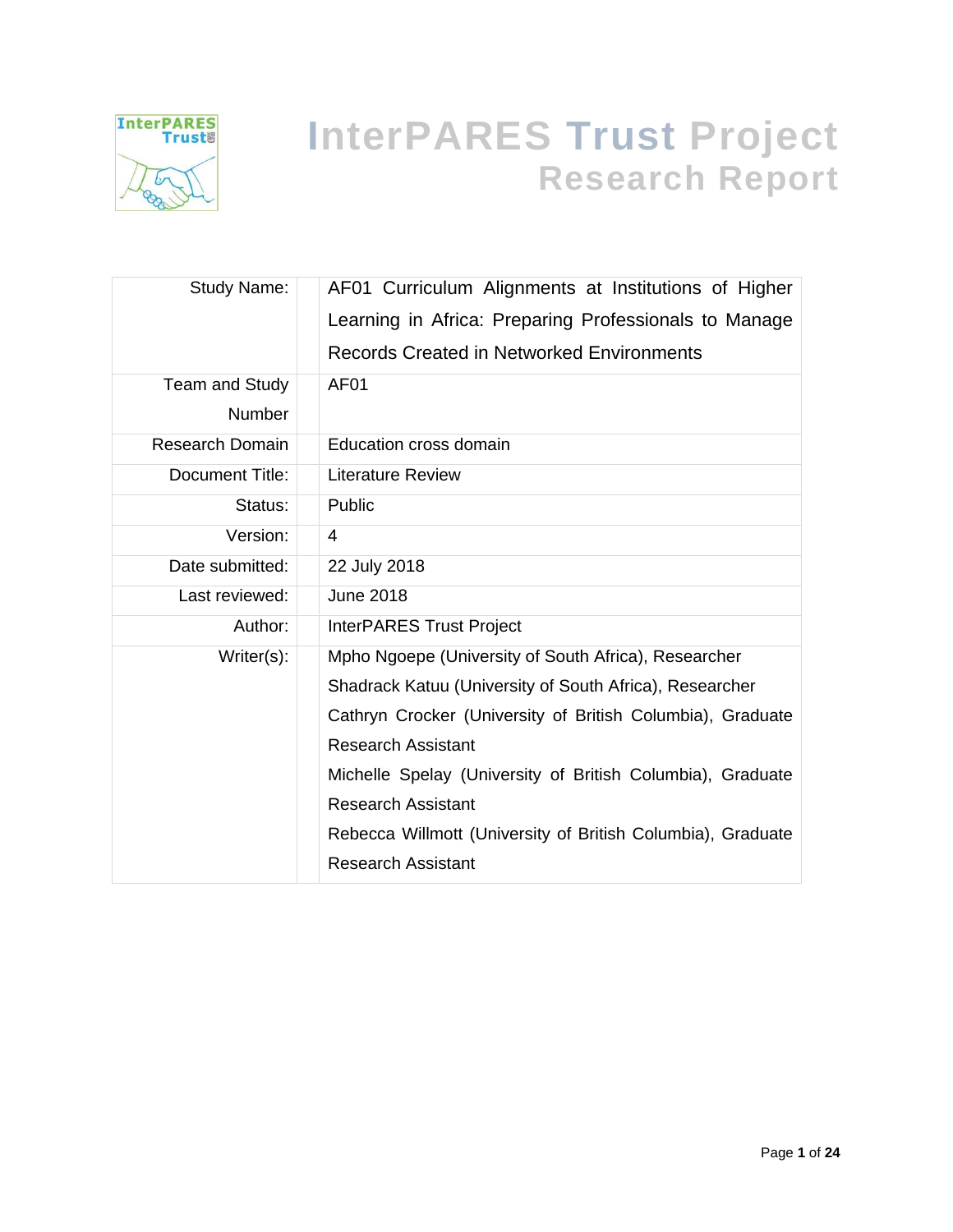#### Document Control

| <b>Version history</b> |                               |             |                      |  |  |  |
|------------------------|-------------------------------|-------------|----------------------|--|--|--|
| Version                | Date                          | B٧          | Version notes        |  |  |  |
| 4                      | September 9th<br>2016         | M. Spelay   | Ver. 1 Initial draft |  |  |  |
| 5                      | March 2 <sup>nd</sup><br>2017 | R. Willmott | Ver. 2               |  |  |  |
| 6                      | May $22nd$<br>2018            | S. Katuu    | Ver. 3 Copy editing  |  |  |  |
|                        | July 22nd<br>2018             | S. Katuu    | Ver. 4 Final edits   |  |  |  |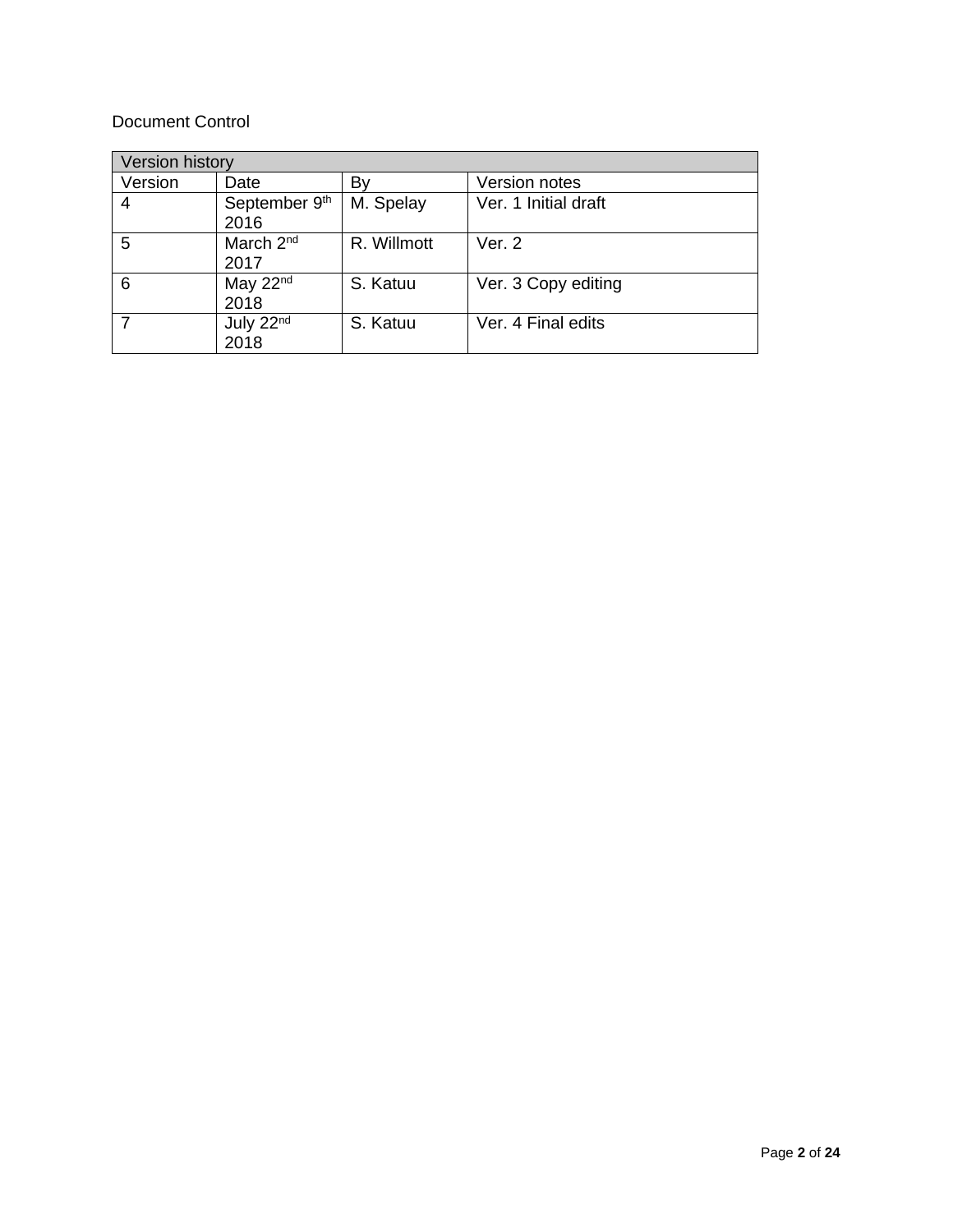# A Introduction

The purpose of this literature review is to provide a survey of existing literature related to the archives and records management education and training landscape in Africa. Similar attempts made in the past have been woefully inadequate. Such efforts include:

- Historical developments through the work of regional centres by the ICA (International Council on Archives)
- Surveys conducted by the ICA through the education directory project
- Other studies that are in scholarly publications

The InterPARES Trust project *Curriculum Alignments at Institutions of Higher Learning in Africa: Preparing Professionals to Manage Records Created in Network Environments* (AF01) aims to provide the first extensive study of archival and records management education and training in Africa.

The need for education, training and research in archives and records management cannot be over-emphasized, especially in this era of technological development. Education, training and research in this area can help to empower archivists and records managers in tackling the challenges of governance in electronic environment, as well as formulating research agendas to address societal challenges such as lack of accountability, high level of litigation rate, bad audit results, and lack of or poor service delivery emanating from breakdown in records systems (Katuu, 2009: 133). Records management systems in the public sector in several African countries are in a state of disarray. Until this point, research and training in archives and records management has been given little attention in many sub-Saharan African countries, a deficiency that this study hopes to mitigate.

This project will investigate the curriculum taught at higher learning institutions in Africa in an attempt to discover how successfully students are being prepared for a future in the archives and records management field. This literature review is primarily based on consultation of tracer studies and other research, including five book chapters, 50 articles, two dissertations, and six conference papers. Its focus i**s** on archives and records management education programmes and initiatives in Africa, but also includes research from leaders in the field in Africa, North America and Europe.

This review first discusses the historical context of African archival education programmes and the regional and national contexts in which they operate. It then describes key curricula and structure concerns for education programmes, and discusses their iterations in African contexts. Concerns identified were: the location of archival and records management programmes in educational institutions; types of programmes; theoretical vs. practical training; harmonised vs. specialised programmes; and inclusion of information and communication technology (ICT) training. The review also describes several tracer studies that were consulted, which show the career trajectories of graduates of archival, records management, and other information management programmes. It asserts the importance of increased engagement with professional associations and standards. The review finally touches on the lessons learned from other regions and international partners, and shows the potential of an international curriculum for archives and records management training.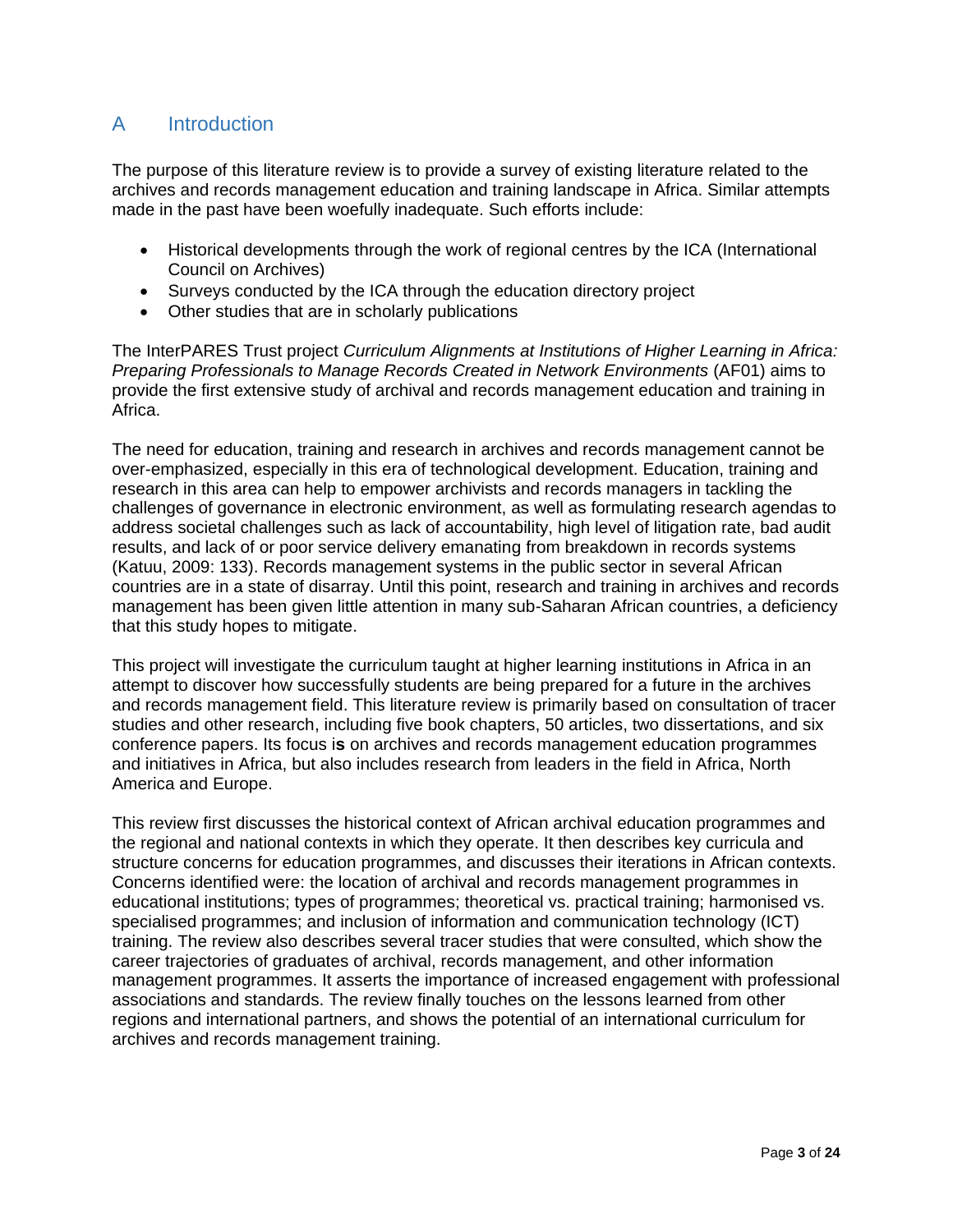# B Historical Context

#### B. 1 A History of African Archival education

Several articles provide historical context for archival education in Africa. Katuu notes that, when discussing education and training in African countries, it is essential to acknowledge their complex national and regional sociopolitical contexts. Failure to do so results in oversimplification, stereotyping, and a tendency to speak of 54 countries that make up nearly a billion people as a single entity (Katuu, 2015: 97). As of 2015, there were 61 archival education programmes across 16 African countries, consisting of undergraduate, certificate, diploma, higher certificate, graduate, doctoral, post-diploma certificate, and postgraduate diploma programmes (Katuu, 2015: 140-141). Earlier, in 2002, it was acknowledged that there were many different types of archival education programs in Africa, including pre-appointment education, on-the-job introductory education and training as well as post-appointment continuing education and training, which resulted in a lack of standardization across the profession (Katuu, 2015: 101). As such, there is also a lack of professional consensus on the best design and implementation of the various education programs (Katuu 2009).

The current array of programmes is the result of a legacy of colonial recordkeeping and varied national and regional efforts after independence. During Africa's colonial period, colonial administrators were responsible for recordkeeping and made little effort to train the indigenous peoples of Africa (Katuu, 2015: 99). After the colonial period, recordkeeping education was either provided by colonial archives and records management (ARM) professionals or individuals were sent to Europe or North America for training (Katuu, 2015: 99). As a colonial legacy in Africa, librarianship (including archives and records management) has always been informed by the practice of colonialists, and curricula have been substantially based on curricula developed in colonialists' countries. (Aina, 2005: 165-166). Unfortunately, education in Europe and North America catered to an archival environment that was not especially suitable to the situation in Africa. In response, some leaders of European education programmes, such as from the School of Library, Archival, and Information Studies at University College London (UCL), organized study tours, workshops, and training opportunities to help African nations address their records backlogs and inadequate records systems. Further, the curriculum of the UCL programme was amended more than once to better accommodate international students hailing from African and other post-colonial countries (Mnjama, 2014: 23).

Education and training opportunities within African countries have been comparatively few. As a result of the slow development of archival training opportunities in African countries, "[m]ost archivists who practiced before mid-1980s either did not have any training or were trained overseas," arguably in programmes that were not tailored to the needs of African students. (Khayundi, 2011: 63). The International Records Management Trust (IRMT) was instrumental in creating solutions for developing countries. The IRMT has developed guides, teaching materials, and tools, and has established knowledge-sharing initiatives, but it has not solved the wide expertise gap between developed and developing countries due to poor funding and limitations in the programmes it can offer. (McDonald, 2014: 239). The most significant period in the establishment of archival and records management in Sub-Saharan Africa (SSA) started in the 1970s, when the International Council of Archives (ICA) and UNESCO worked to establish regional training centres to educate archivists in SSA. They established two centres, one for Francophone countries in Senegal in 1971 and another for Anglophone countries in Ghana in 1975 (Katuu, 2015: 136). Due to lack of continued funding, these centres have since degenerated into the national programmes seen today. In a 1994 study, Aina found that the majority of LIS educators were educated either in the UK or the USA, despite the encouraging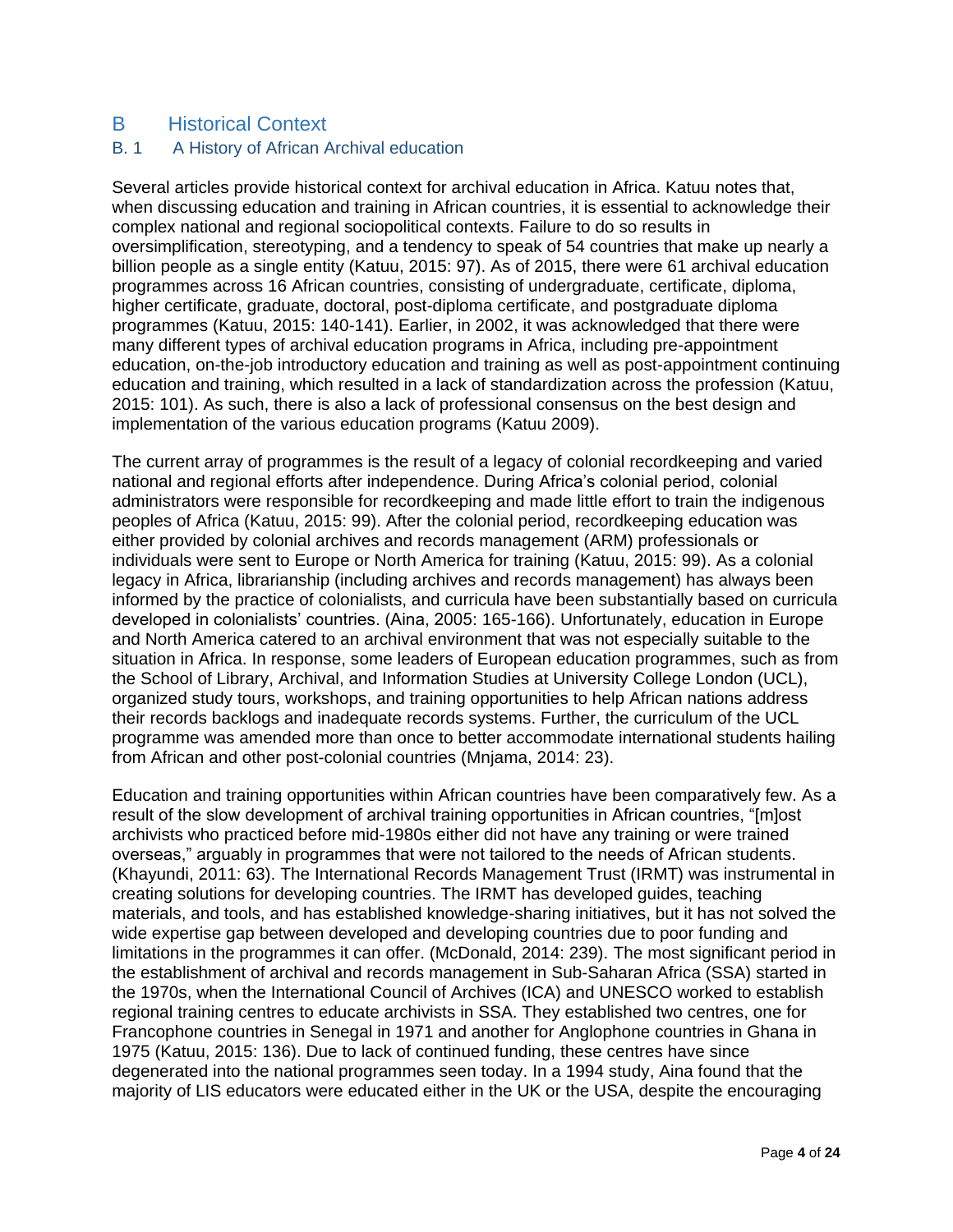establishment of a Masters in Library Studies (MLS) and PhD programme at the University of Ibadan, Nigeria, in 1969 (Aina, 1994: 105).

By 1998, programmes for archives and records management were few and were barely recognizable to today's programmes. Records management education was almost nonexistent in sub-Saharan Africa, where the discipline was only beginning to emerge. Archival programmes were more well established in the region, fostered through their affiliation to the Eastern and Southern African Branch of the ICA (ESARBICA) (Mazikana, 1998: 78). National programmes, such as the National Diploma in Archives Service (South Africa), were offered or encouraged by national archives. Kirkwood described the evolution of the Diploma with relation to the skills required of archivists in the public sector in South Africa, which was at the time the largest employer for archivists. While entry-level positions were open to applicants with a relevant three-year bachelor's degree, promotion required on-the-job (later provided by Technikon SA) formal professional training toward the postgraduate National Diploma. This method of postappointment professional qualification was considered to be the standard for some time (Kirkwood, 1998: 120). Saleh called for a strong professional association to represent archivists in South Africa and asserted that an increasing trend toward 'multi-skilled' information workers should be reflected in training programmes, including training in: records management; electronic record-keeping/archiving; audiovisual archives; archives of oral history; preservation and conservation; and digitisation and the WWW (Saleh, 1998: 103).

Looking forward, Theron described the proposed programmes for the education of archivists at UNISA, South Africa, starting in the year 2000. The author notes that *education* is the preferred method of teaching at UNISA, which involves instilling the capacity to learn, whereas *training* refers to the 'drilling' or transfer of skills or specific techniques. This difference would become important in the differentiation of theory vs. practical skills, and the programmes' objectives reflect the aim of equipping graduates to become archivists, records managers, information managers, and knowledge workers for the changing job market (Theron, 1998: 114).

#### B. 2: Challenges in the field in Africa

There are several factors working against a thriving archives and records management field in Africa, including but not limited to the education environment, lack of professional visibility, and lack of national and regional support.

*Education environment*: Graduate level education, the generally preferred form of archives and records management education by experts, is difficult to execute in Africa due to "low numbers of qualified staff, virtually non-existent research, poor quality of educational materials and outmoded programs, [and] educational methodologies based on the model of rote memorization that does not encourage critical thinking, problem solving and creativity." (Katuu, 2009: 138; Katuu, 2015: 107). It has been shown that many of the current programmes suffer from these shortages and shortcomings. Studies of existing programmes such as the Department of Library and Information Studies at the University of Botswana argue that there is significant need for restructuring and modernization of facilities and programmes to improve access to learning technologies, to incorporate varied and modernised teaching methods, and to ensure ongoing accessibility and availability of qualified educators. (Wamukoya, Zulu, & Kalusopa, 2013: 68-72).

Other criticisms of the education environment include that curricula are imported "wholesale" without attention to the local context or regional or national needs. This issue is combined with shortages of locally-trained professionals as educators, and inadequate knowledge and training for educators in computer technologies. (Aina, 1994: 105). Clearly, the education environment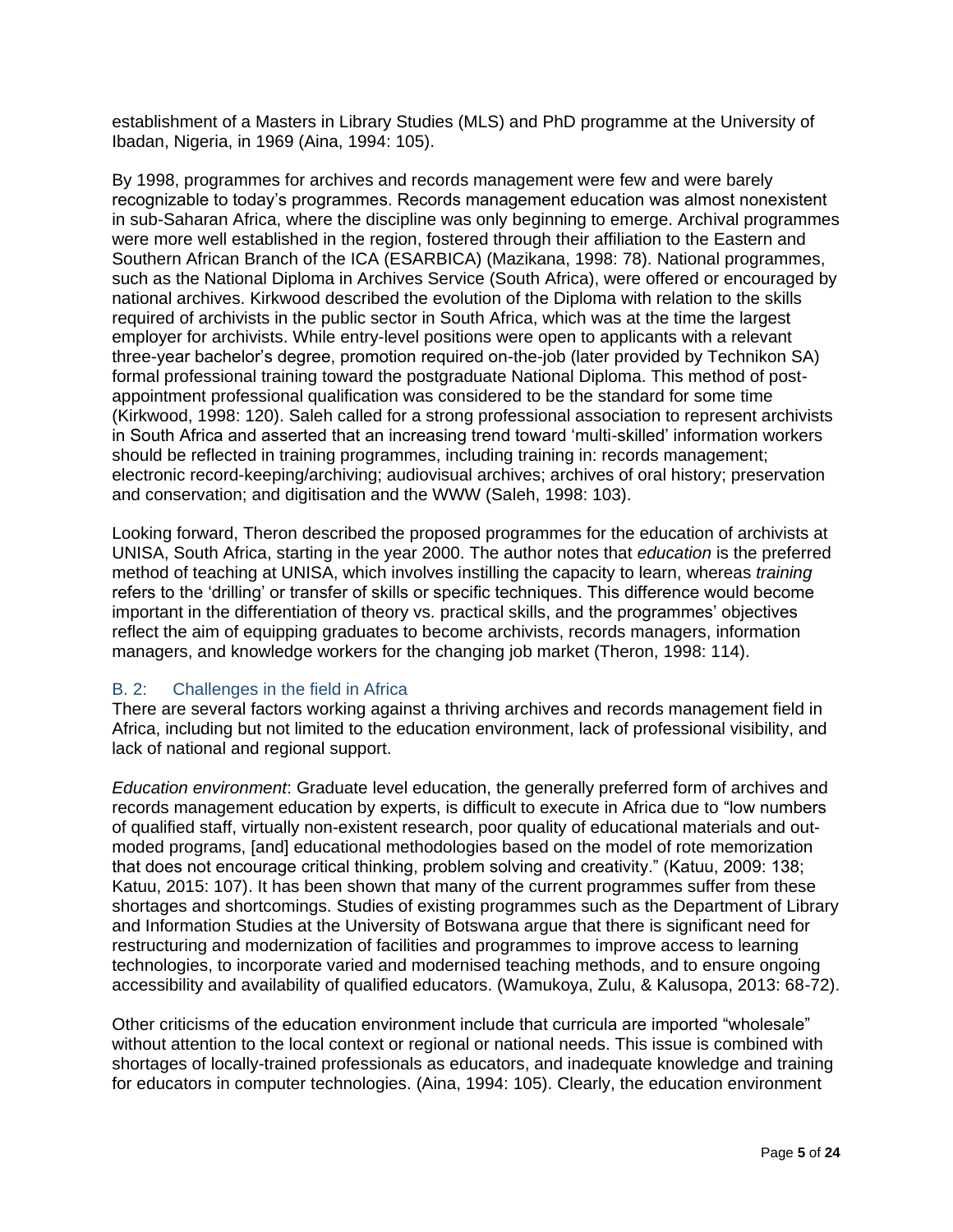makes it increasingly difficult to prepare graduates for the challenges they will encounter in the field.

#### *Lack of professional visibility:*

Several problems in the field in Africa stem from an unclear understanding of who should be employed in archives and records management jobs. Some organizations advertise for librarians when the job's key responsibilities are suited to an archives and records management professional (Nengomasha, 2006: 206). An underlying lack of understanding about the nature of certain documents results in some organizations trying to manage all of their files in the same manner (Nengomasha, 2006: 206). Additionally, records management is in some cases simply not even considered: the records environment in Namibia is suffering mostly due to "a glaring absence of the use of classification schemes, retention schedules, and the systematic disposal of records resulting in heavy congestion of offices and poor retrieval of information." (Nengomasha, 2006: 207). Many employees in institutions are unaware that a records registry even exists for them to use and the introduction of email and electronic records is complicating the records scene even further (Nengomasha, 2006: 207). These issues point to a need to develop professional identity through education and through professional associations.

#### *Lack of national and regional support:*

Despite the importance of records management to good governance, there are significant barriers to effective record keeping in local, regional, and national governmental contexts. Bakare and Issa show that without adequate support from local and regional governmental bodies, records management efforts in local government councils in Nigeria suffer from inadequate funding, lack of equipment and materials, poor maintenance culture, erratic power supply, lack of skilled personnel, inadequate storage facilities, and lack of management planning. These archives require support in the form of a records management policy; improved storage facilities, establishment of adequate financing, and integrated and comprehensive records management programmes (Bakare & Issa, 2016: 61-62).

Okello-Obura discusses the issues prevalent in Uganda. He states that Uganda did not have any records legislation until the National Records and Archives Act in 2001 and that there are many problems with the records environment in the country. His research explains that researchers are often unable to use archival information due to inadequate finding aids, poor arrangement and description, understaffed records and archival services and inadequate retrieval tools (Okello-Obura, 2011). He also notes that laws and legislation are a major inhibiting factor to good records and archives management and there has been little effort to engage legal and policy makers to change this. In Botswana, too, national legislation concerning the library and archives institutions limits the career opportunities for graduates of archives and records management programmes (Wamukoya, Zulu, & Kalusopa, 2013: 68-72).

Khayundi noted in 2011 that "[m]ost of the current practicing archivist and records managers cannot be assumed to have had the necessary archives education and training. A number of them have learned on the job or have attended short workshops which hardly [provide] the required education background and competencies." (Khayundi, 2011: 63). While there are certainly many obstacles to overcome in the archives and records management field in Africa, improved archival education programmes offer an avenue for improvement and continued professionalization.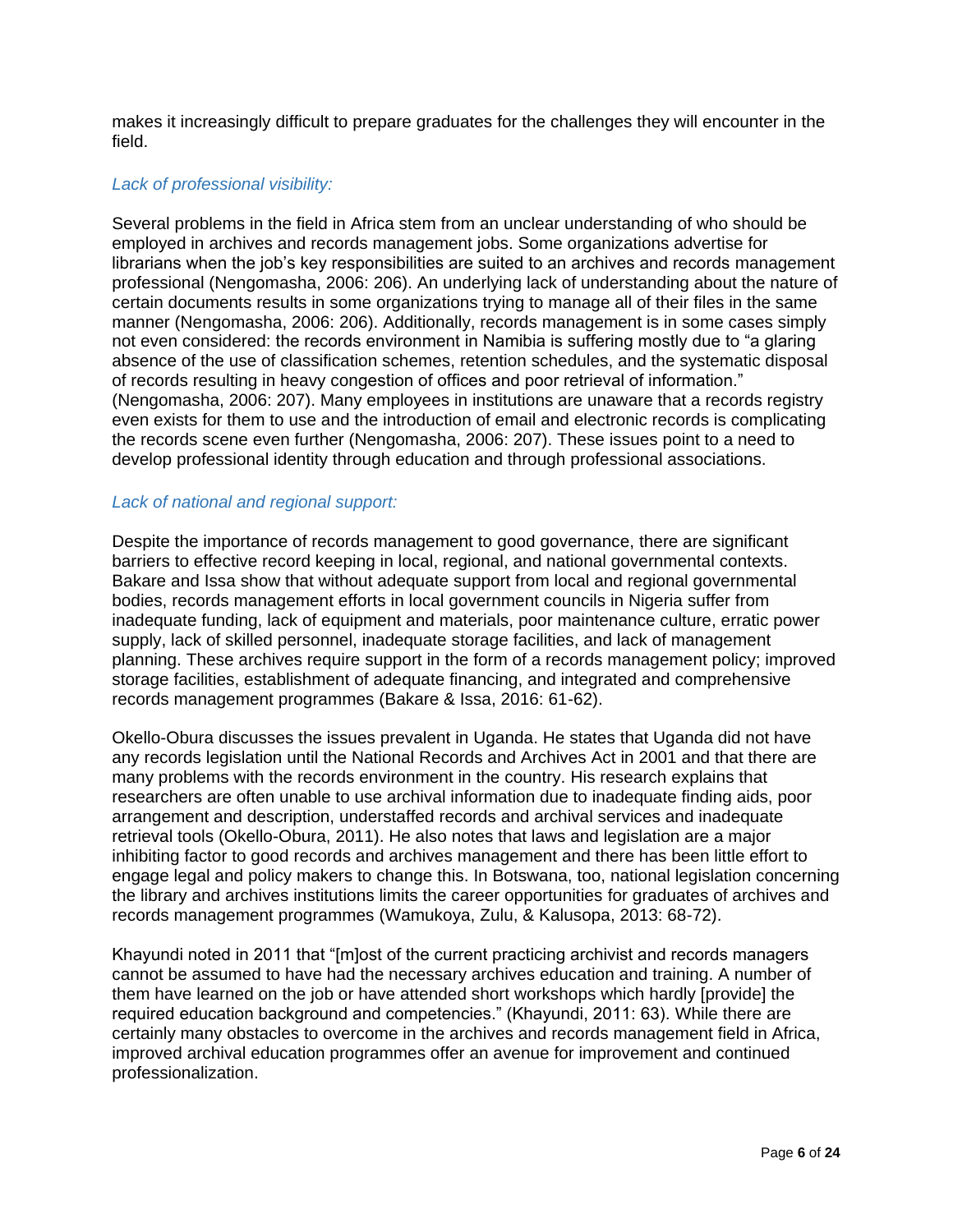# C: Archival education programmes – structure and curricula

The form and character of African archival education programmes is discussed here. Information is collected from relevant literature discussing the content and structure of certain archival education programmes. Tracer studies, research tracking the career paths of graduates of information programs, are also consulted to provide additional insight on the successes and failings of certain programmes.

#### C. 1: Where to house archival and records management programmes

There has been considerable debate on where archives and records management education programs should exist within larger institutions. This is an issue that has been discussed all over the world by leading professionals in the field. According to Karen Anderson, university based archival education programs are often associated with history or library programs (Anderson, 2015: 43). She also notes that some are placed within schools of information technology or computer science and that many have become part of iSchools. Jimerson further explains that "because the archives profession grew out of the discipline of history, much of the early focus was on historical training and knowledge of history." (Jimerson, 2010: 2) There have been many debates on whether history or library science was the preferred path of entry into a career in archives, but by the early 21<sup>st</sup> century, there were far more archival education programs based in library and information science than history or any other discipline (Jimerson, 2010: 3).

Close association with library programmes is the norm for archives and records management programmes in African countries. Theron considered the placement of archival education within a library school to be entirely appropriate due to available resources, shared goals and functions, and opportunity for fruitful co-operation (Theron, 1998: 115). It is thus not surprising that so many information, archives and records management programmes are nested in departments or schools of library and information science. These departments and schools, however, are part of a range of academic units including UNISA's School of Arts – College of Humanities (South Africa); Kabale University's Faculty of Arts – Social Sciences (Uganda); Makerere University's College of Computing and Information Sciences (Uganda); Uganda Christian University's Faculty of Education; and the University of Pretoria's School of Information Technology, Facult of Engineering. (Okello-Obura, 2012: 85-86).

Changing global contexts provide opportunity for new academic alliances such as these. In Uganda, Makerere University's East African School of Library and Information Science merged with the Faculty of Computing and Informatics Technology to respond strategically to the changing global knowledge environment and to its institutional context. Okello-Obura found that this offered great benefits, such as greatly improved ICT infrastructure available to archives and records management students, as well as increases to staff capacity, graduate programmes, and student population. (Okello-Obura, 2012: 94).

#### C. 2: Types of programmes

There are also debates on the format of archives and records management education in Africa. The lack of standardization amongst various archival and records management programs in Africa has resulted in many different program structures across the continent. The Botswana Library School began by offering a certificate and a diploma in librarianship, but now has eight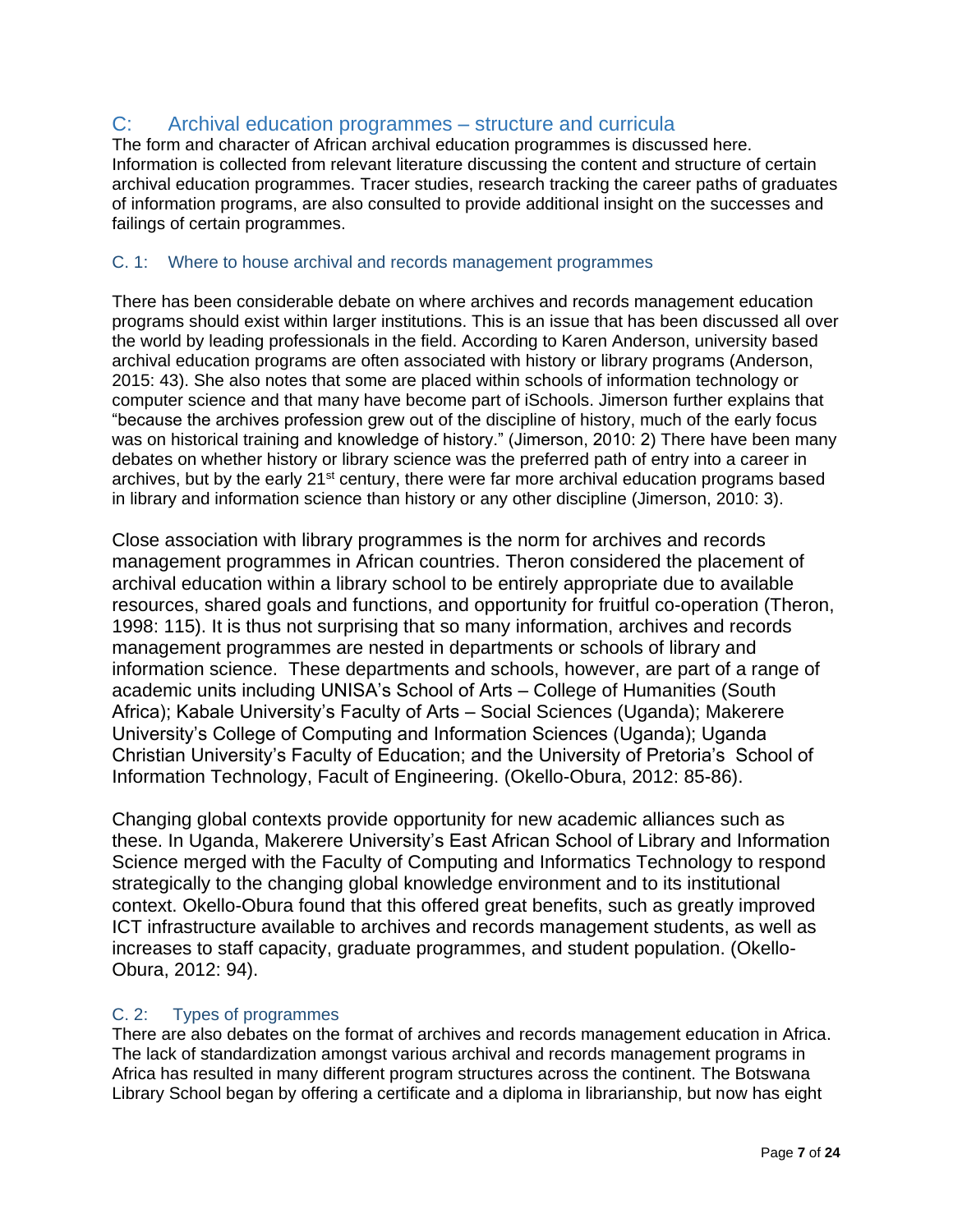different programs in the department including certificate, diploma, bachelor and master in library and information studies (Aina and Moahi, 1999: 215). Through a tracer study, it was discovered that students were concerned over the length and the duplication between the diploma and the certificate and suggested that the two programs be harmonised (Aina and Moahi, 1999: 229).

Other school also offer many degrees of varying duration and qualification. For example, the East African School of Library and Information Science (EASLIS – Makerere University, Uganda) offers a Certificate in Library and Information Studies (CLIS), a para-professional course; a Diploma in Library and Information Studies (DLIS) to train middle-level information workers; a Diploma in Records and Archive Management (DRAM) to educate and train students in the Archives & Records Management fields; a Bachelor of Library and Information Science (BLIS) to provide students with knowledge and skills in managing different types of information institutions; and a Master of Science in Information Science (M. Sc (Inf. Sc)) to cater for information specialists and managers (Lutwama and Kigongo-Bukenya, 2004).

The University of Zululand (South Africa) offers several different programs as well, with most respondents from Shongwe and Ocholla's tracer study having studied Information Science (36 of 50) to the Bachelor's level (Shongwe and Ocholla, 2011: 230). This was followed by respondents who had studied Library and Information Sciences (14 of 50) at undergraduate level and respondents who had taken the Postgraduate Diploma in Library and Information Sciences (three of 50). A small number had studied up to Honours (five of 50) and Master's (two of 50) levels (Shongwe and Ocholla, 2011: 230).

The Department of Information and Communication Studies at the University of Namibia currently offers a Diploma of Information Studies; BA in Library and Records Management; or BA in Media Studies (Nengomasha and Chiware, 2009). Nengomasha explains that for Namibia's situation, "harmonisation of the curricula for the three professions, namely librarianship, archives and records management with an opportunity for specialization in the different disciplines seems the most logical way to go." (Nengomasha, 2006: 208) The program operates this way so that students can have training in all three areas as they often end up managing their organization's current records and archives, as well as running the libraries (Nengomasha, 2006: 208). Nengomasha also discusses offering short courses and workshops to current information professionals in Namibia, many of whom do not meet the entry requirements to register for the University's programs (Nengomasha, 2006: 213).

This variety of programs available for training and education in the archives and records management field in Africa has resulted in a lack of standardization in the field. This can result in fragmentation and an inability for students, educators, and employers to establish expected knowledge, skills, and understandings. (Ngulube, 2001: 156). Respondents from various tracer studies all seem to express some dissatisfaction with the structure of their program, whether it be redundancy between different certifications or lack of clarity in what they were actually being trained for. This great variance in training also makes it challenging for employers in the field to know what to expect from graduates. One employer noted that the majority of graduates hired at his place of work assume new responsibilities with very little support, making their education especially important (Nengomasha and Chiware, 2009: 9).

Notably, national governments have the potential to impose standardization on archival qualifications. Ngulube viewed the introduction of the National Qualifications Framework (NQF) in South Africa as an opportunity to establish the knowledge, skills, and understandings that students should have and be able to demonstrate in specific context; and to promote teaching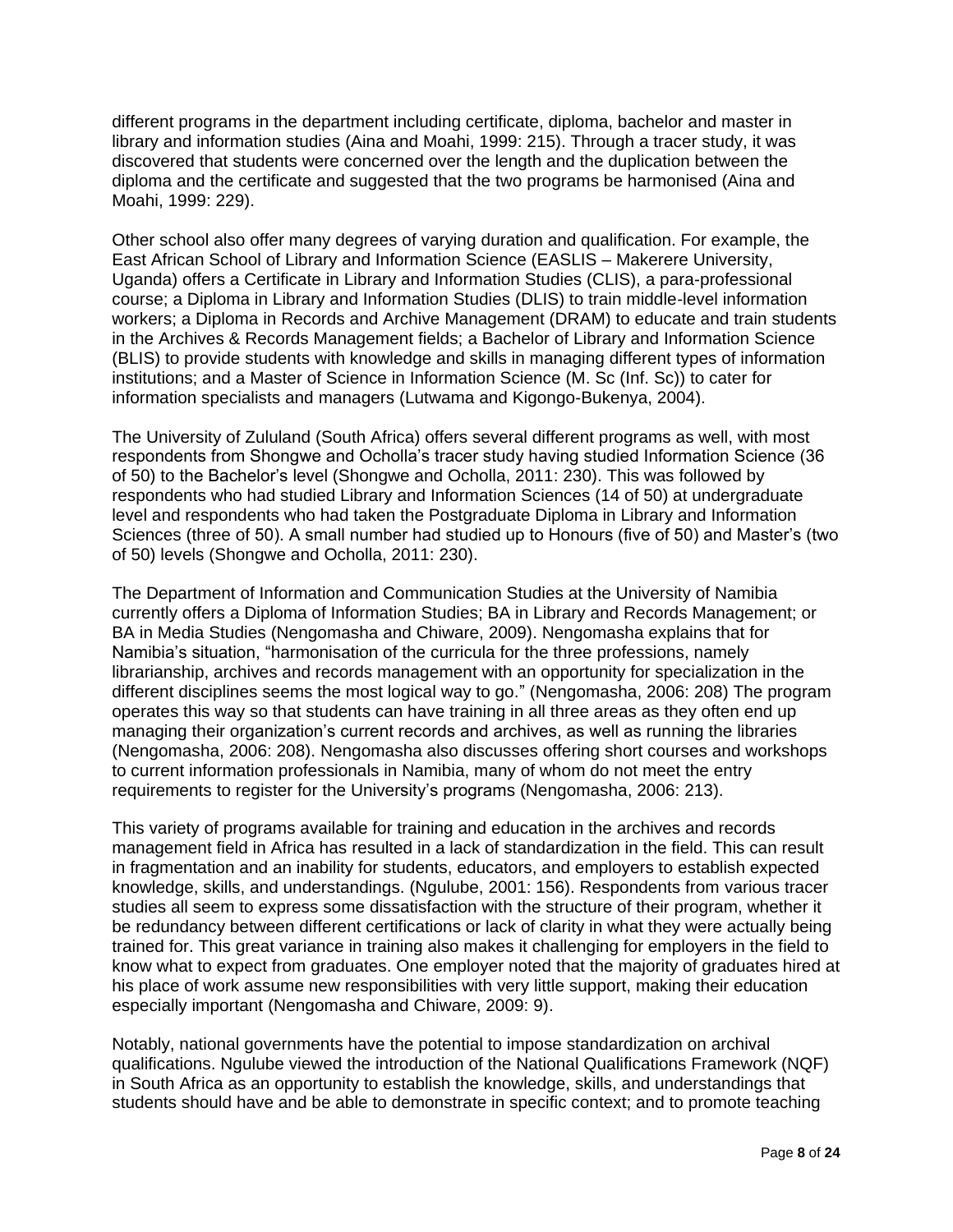practices and strategies to achieve these content and performance standards in students. (Ngulube 2001, 163-164). The newer Higher Education Qualifications Framework (HEQF, 2007) in South Africa is one such program that insists upon uniformity of qualifications. This is useful for determining qualification equivalence between countries and for students in between phases of their learning, but threatens to disrupt the established understanding between educators, students, and employers by removing old and unfamiliar qualifications. Minishi-Majanja writes that this is a process that must be undertaken with the support of a strong professional association to bridge the gap between LIS education and practice (Minishi-Majanja, 2009: 157).

Based on the literature, it seems that some degree of standardization amongst the various training programs in Africa would be beneficial to both students and employers. A standardized international curriculum as a potential solution to this problem will be discussed later in the literature review.

### C. 3: Theory vs practical training

Theoretical education versus practical training emerged as a major theme in the literature surveyed. While all research indicated graduate level education that teaches students to think 'archivally' rather than just teaching them to practice a craft was preferable, graduates surveyed in tracer studies overwhelmingly responded with a desire for less theoretical content and more practical training in their curriculum. According to Jimerson, North American archival education emphasized practical skill development rather than an integrated theoretical foundation until the mid 1980s (Jimerson, 2010: 3). Eventually, growing numbers of archival educators resulted in an emphasis of archival theory rather than practical experience (Jimerson, 2010: 3).

Katuu notes that training rather than education is generally addressed in many African programs and that "several regional commentators have, through their publications, demonstrated the tendency towards skill building rather than the development of a professional mindset." (Katuu, 2009: 136). Katuu explains that the danger in an academic environment such as this is "to view students as embryonic professionals rather than as academic creatures who primarily assimilate and analyze concepts and by extension are competent to determine the connections between theory and practice." (Katuu, 2009: 138).

An archival education that focuses on practical training with no relation to theory can be problematic. As Ketelaar explained, this type of structure "[wins] the battle to provide day-to- day archival services, but without a research base [there is] danger of losing the war to save the profession." (qtd. in Shepherd, 2011: 175) Ngoepe, Maluleka, and Oyancha establish the need for increased emphasis on research in archives and records management education, and recommend creating opportunities for collaborative projects between novice and established researchers with a view of mentoring and transferring research skills, thereby increasing the research contributions of African scholars and professionals (Ngoepe, Maluleka & Oyancha, 2014: 132-133). These authors also establish that research in archives and records management has the potential to ensure that the profession can keep up with and respond to changing societal needs (Ngoepe, Maluleka & Oyancha, 2015: 147-148). In his 2008 article, Kemoni establishes the value of theoretical framing for graduate records management research and demonstrates that an understanding of theoretical models should inform the research experiences of graduate students (Kemoni, 2008: 106).

While graduate level education with heavy theoretical emphasis seems to be the consensus among archival experts, the tracer studies consulted and discussed later in this review present a contrary opinion. Students overwhelmingly advocated for less of a theoretical education and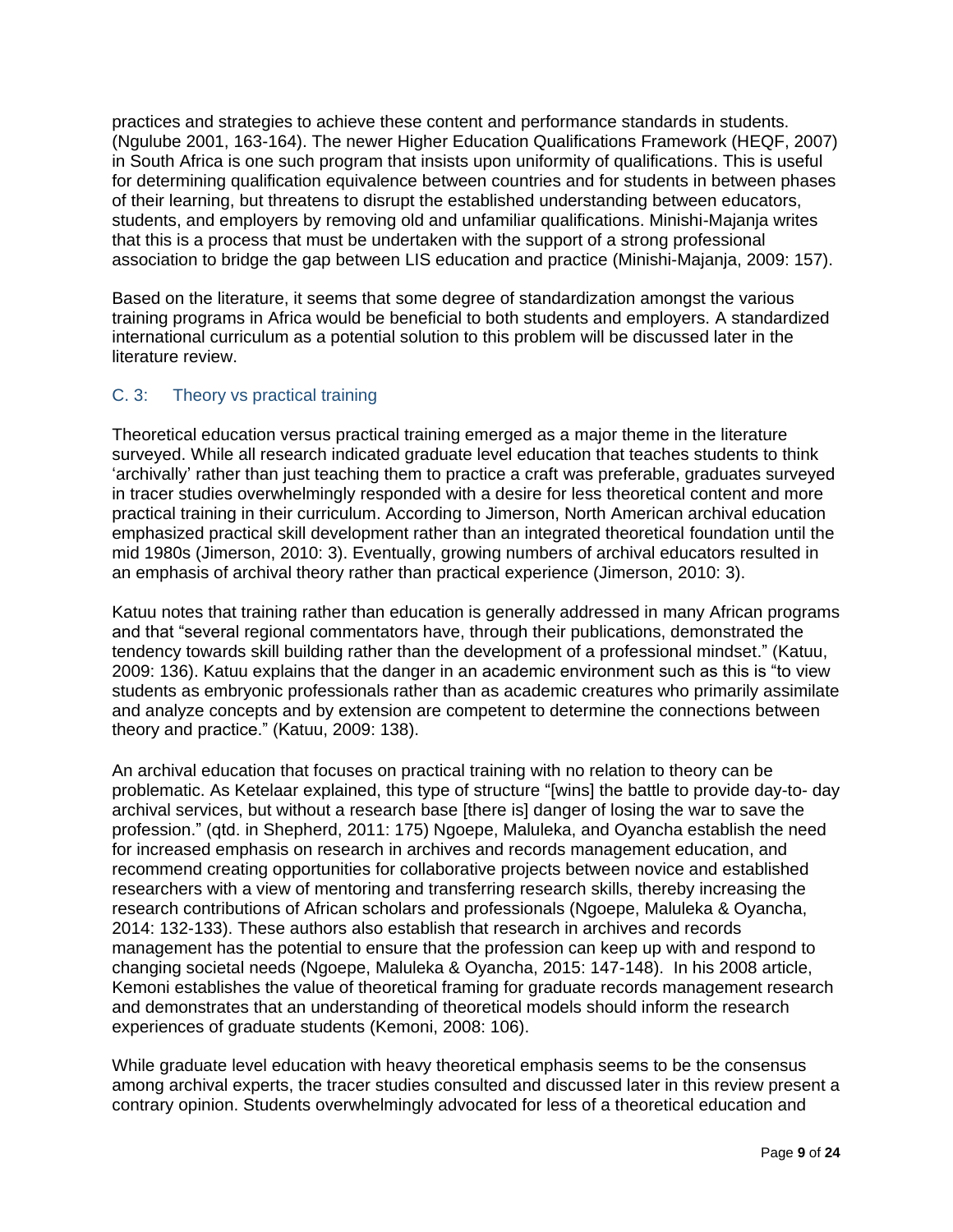desired more practical skills and training oriented education. For instance, respondents from the East African School of Library and Information Studies complained that a theoretical curriculum was problematic because graduates lacked important practical skills and had to undergo lengthy in-service training before starting their new jobs (Lutwama and Kigongo-Bukenya, 2004: 106). This was a serious issue because many of the new graduates gained employment in oneperson libraries and had to resort to learning new skills by trial and error (Lutwama and Kigongo-Bukenya, 2004: 106). A curriculum with a balance between theory and practice, rather than exclusively one or the other, would be beneficial so that graduates have both the conceptual and practical skill set needed to thrive in the field (Noko and Ngulube, 2015: 281).

In accordance with the desire for a more balanced education, tracer study respondents overwhelmingly requested more opportunities for practical training in their various programs. Some respondents suggested that practical work should be a compulsory component to programs. Only one tracer study yielded the response that practical training was not relevant to the program, but this was acknowledged to be an issue with the duration of the placement and has been since changed from one day per week for one session to three weeks full-time (Aina and Moahi, 1999: 224).

This data suggests that the balance between theory and practice must be carefully navigated with regard to international, national, and regional needs. Katuu points out that graduate education in Africa is plagued by inadequate and ineffective educational environments, resulting in less research and fewer opportunities for the development of practical skills. (Katuu, 2009: 138; Katuu, 2015: 107) Additionally, the development of curricula in African programmes must take into account the national and regional needs and expectations. In light of this, the curricula of programmes in Africa should not simply mirror the curricula of programmes in North America or Europe. Rather, the curricula should meet the needs of the specific place to ensure that graduates have the professional competencies required by employers (Lutwama and Kigongo-Bukenya, 2004: 101).

#### C. 4: Specialised vs. harmonised programmes

This idea of harmonisation of the curricula may be a positive direction for archives and records management training and education in Africa. A similar structure exists in New Zealand. According to Oliver and Chawner, the courses that comprised archives and records management qualifications at the Victoria University of Wellington were also available to MLIS students as electives. In 2008, a proposal was made for a revised qualification, a Master of Information Studies (MIS), with two specializations: library science and archives and records management (Chawner and Oliver, 2015: 62). As of 2012 this was considered well-placed to cater to the needs of both groups.

In African contexts, harmonization has been seen as a positive change for curricula that may suffer from duplication of content across courses, poor structuring of courses, and resource constraints (Mutula, Wamukoya & Zulu, 2005: 77). In the University of Botswana's LIS programme, an offering of overly specialized core courses did not cover essential aspects of information literacy and archives and records management foundational principles. Recommendations urged that the university should harmonize the courses to remove duplication and ensure that essential knowledge and skills are included in the core courses for both LIS and archives and records management programmes. (Mutula, Wamukoya & Zulu, 2005: 89-90).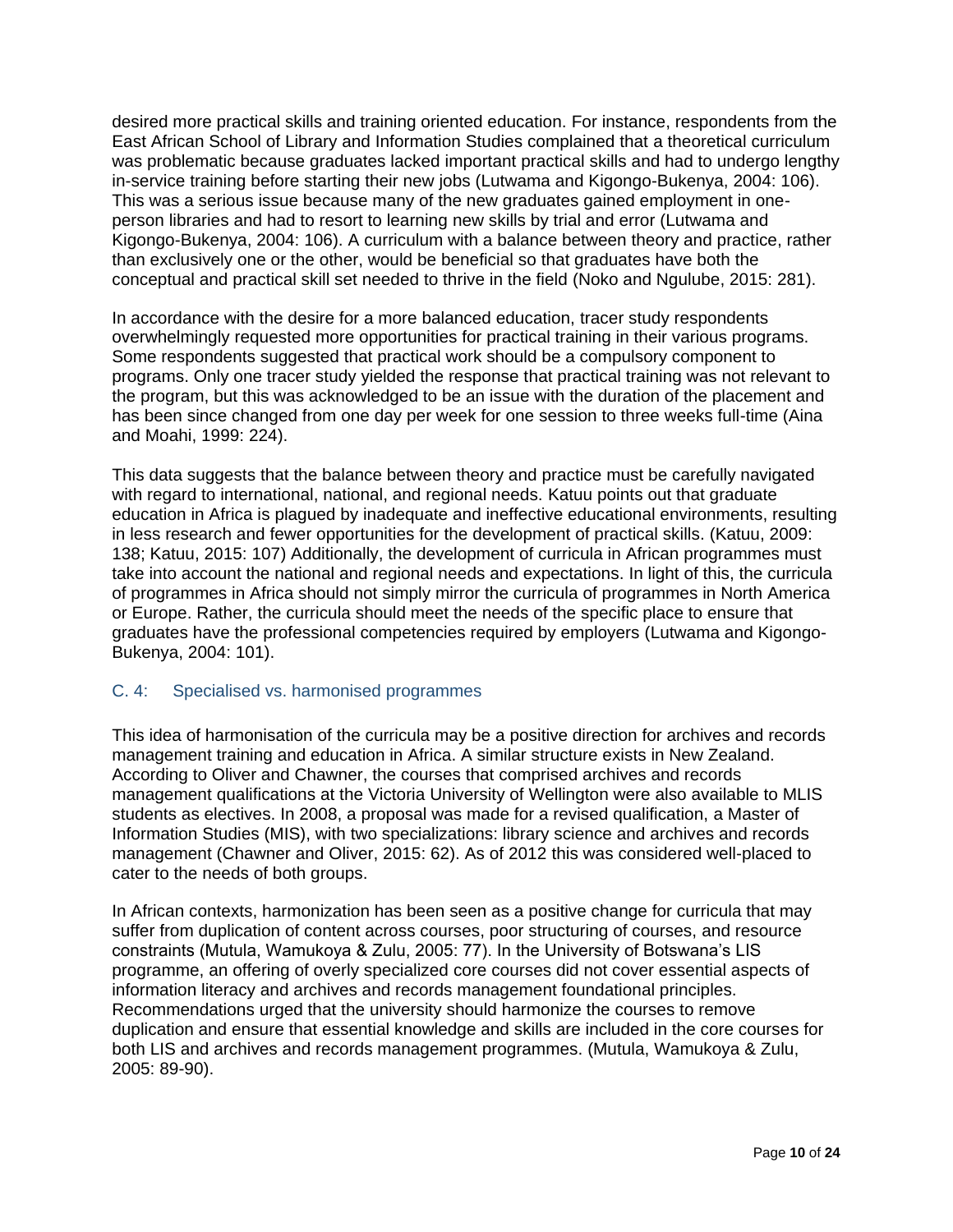However, the importance of specialisation picks up on an important theme: the need to offer practical skill sets. Graduates responding to one tracer survey almost universally expressed a need for more specialization within their various programs. 60% of respondents from the EASLIS advocated for specialization in the curriculum, primarily because graduates struggle once they have gained employment working in specialised libraries (Lutwama and Kigongo-Bukenya, 2004: 105). The authors suggest that programs should be "market driven," so that students gain specialised experience in areas that will potentially hire them, such as records and archives centres, banking institutions and registries (Lutwama and Kigongo-Bukenya, 2004: 106). They also suggest that the EASLIS should offer specialised courses to help graduates work nationally and internationally as subject specialists and consultants (Lutwama and Kigongo-Bukenya, 2004: 106). Nengomasha agrees that incorporating more specialization into programs is beneficial for students and employers and suggests that specialization could address the records and archives training issue present in Namibia. She says specialization could be introduced within the broadened curriculum and work to include a strong focus on electronic records management (Nengomasha, 2006: 214). Specialization is important because it gives students purpose and goals. Many students at the University of Zululand felt that their program lacked focus and that it was unclear what they were being trained for (Shongwe and Ocholla, 2011: 234). Specialised modules would help students by providing them in depth training and direction in their studies and help employers by producing qualified and experienced professionals.

#### C. 5: Information and Communication Technology (ICT) Training and other curriculum changes

The most desired addition to current curricula by graduates aside from more practical experience was increased training in Information Communication Training (ICT) and technology. In "Dodos in the archives: rebranding the archival profession to meet the challenges of the twenty-first century within ESARBICA," Francis Garaba shows that the Eastern and Southern African Regional Branch of the International Council on Archives (ESARBICA) has historically followed models of in-service or "on the job" training programmes, and suffers from a lack of ITrelated skills and competencies such as digital curation, digital preservation, audio-visual and digital archiving, and digitization, to name but a few. A heavy bias toward traditional theory has kept archival programmes behind, leaving archival graduates with "only cosmetic practical exposure, spiced with little dosages of digital technologies." (Garaba, 2015: 217). Unfortunately, Garaba shows that desirable changes are not implemented due to lack of financial and personnel resources to support a digital curriculum: educators trained in the traditional school are ill-equipped to provide digital competencies (Garaba, 2015: 217).

The need for increased technical resources is echoed throughout the literature and proves to be a persistent problem. In 2003, Minishi-Majanja identified an established need for greater representation of ICTs in LIS course content and diffusion of ICT competencies to students. She found that schools suffer from poor ICT infrastructure and inadequate ICT capacity in learners and educators (Minishi-Majanja, 2003: 159). In 2004, she further found that although ICTs have become central to LIS education, their application in teaching and learning in South Africa suffered from lack of resources. Although used for administration, ICTs were not widely available to students and researchers, and access to computers and to the internet was found to be quite limited (Minishi-Majanja, 2004: 151). These conclusions were echoed in Minishi-Majanja and Ocholla's findings in a study of Kenya's LIS education, where inadequate facilities, software, and network access were identified as barriers. (Minishi-Majanja & Ocholla, 2003: 260). Building on this understanding, Minishi-Majanja and Kiplang'at later found that ICT posed a high relative advantage to LIS education; was acceptably compatible with the value systems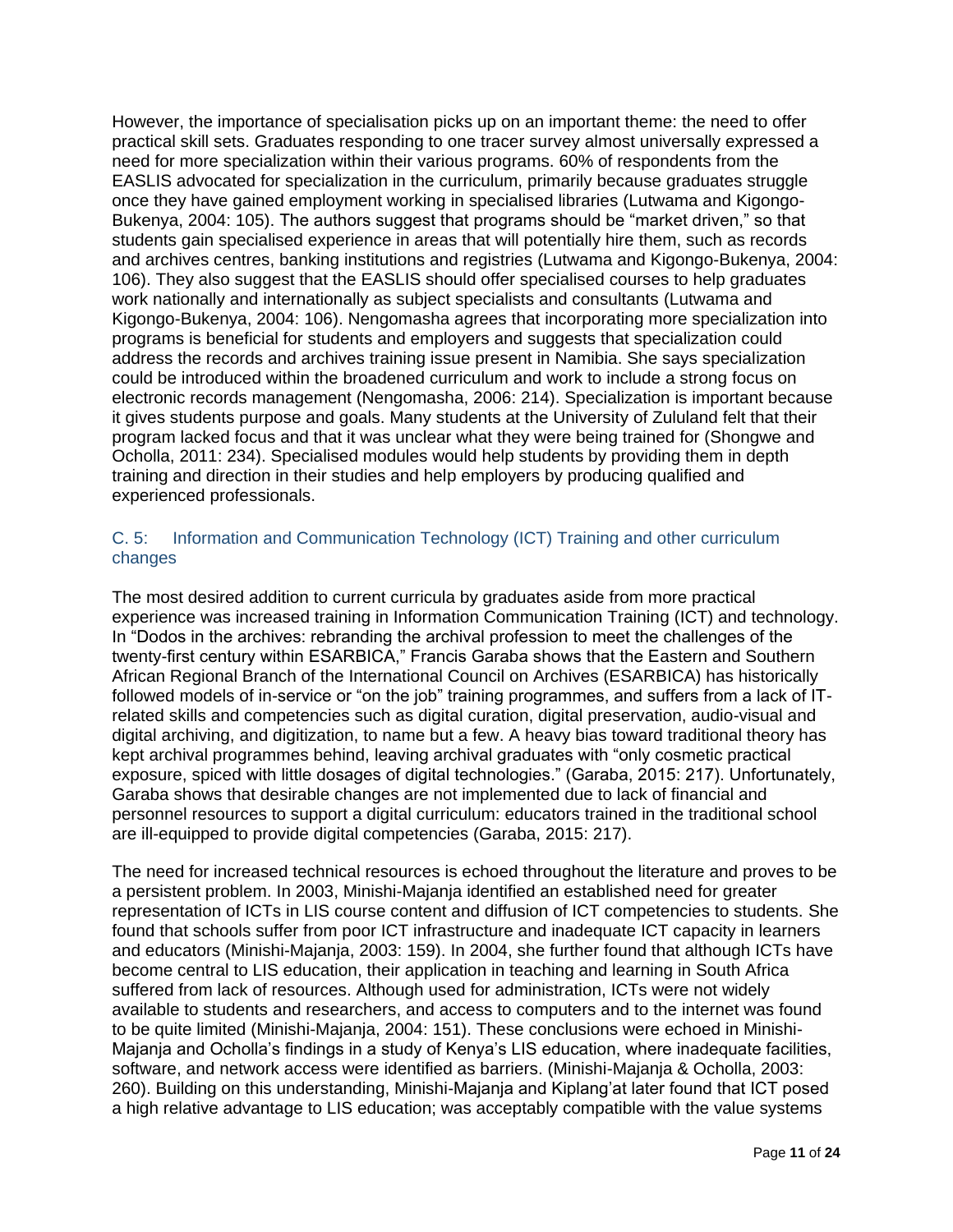of LIS; and would result in visible changes to LIS education. (Minishi-Majanja & Kiplang'at, 2005: 221-222).

Tracer studies, discussed in further detail below, also show that graduates are keen to acquire digital competencies. 87% of respondents from the East African School of Library and Information Studies (EASLIS) were not satisfied with what was available (Lutwama and Kigongo-Bukenya, 2004: 104). Respondents noted that training in this area was mostly theoretical and delivered by inexperienced lecturers, forcing many graduates to seek extra training in ICT skills outside of the EASLIS (Lutwama and Kigongo-Bukenya, 2004: 104). Noko and Ngulube agree that programs should expose their students to more practical technology work and infuse more ICT modules into the curriculum (Noko and Ngulube, 2015: 281). Computer skills were among the most desired qualities listed by employers in Uganda and the ability to use a computer was considered a basic skill (Lutwama and Kigongo-Bukenya, 2004: 100). Additionally, the introduction of e-government into the African public service sector requires professionals who are able to "understands trends and developments in technology, keep up with changes in the field, an need enough expertise to communicate with technology experts." (qtd in Nengomasha, 2006: 214). One suggestion to improve the current state of ICT and technology education is to introduce a laboratory where students can be introduced to new technology (Lutwama and Kigongo-Bukenya, 2004: 102). Whether it be in the form of a laboratory for hands-on experience or some other initiative, information management programs in Africa require major revisions to the curriculum to meet the information technology needs of the profession.

#### *Other curriculum changes for African contexts*

Other desired curriculum changes reflect the need for programmes to respond to the local, regional, and national contexts of schools and graduates. For example, Aina asserts that the curricula of African library schools do not meet African library and information needs, and describes a more curriculum based on four pillars of LIS, ICT, archives and records management, and information for rural community. The focus on information for rural community reflects the need for LIS schools to increase literacy and information literacy among disadvantaged groups (Aina, 2005: 184-185). In a 2003 study, of 11 South African LIS programmes, Murray found that preservation education was quite limited. Although a necessity to stem the degradation of valuable cultural materials, preservation is not adequately addressed in the schools studied. As a result, graduates may still be untrained in skills such as basic book repair, environmental control and monitoring, disaster preparedness and recovery, binding options, staff and user education, traditional reformatting (including microforms and photocopying), and digitization (Murray, 2003: 101-102).

Other relevant courses to records and archives management respond to changing national and global contexts. For instance, Dewah and Mutula assess the reception of the National University of Science and Technology's (NUST) infopreneurship education course for the B.Sc. – Records and Archives Management programme. The course was viewed by students as relevant and enriching to their education, and it also served to expand their employment opportunities after graduation (Dewah & Mutula, 2016: 1). Ondari-Okemwa and Minishi-Majanja also found that the discipline of knowledge management was increasingly essential to LIS education in South Africa (Ondari-Okemwa & Minishi-Majanja, 2007: 136).

## D: Tracking success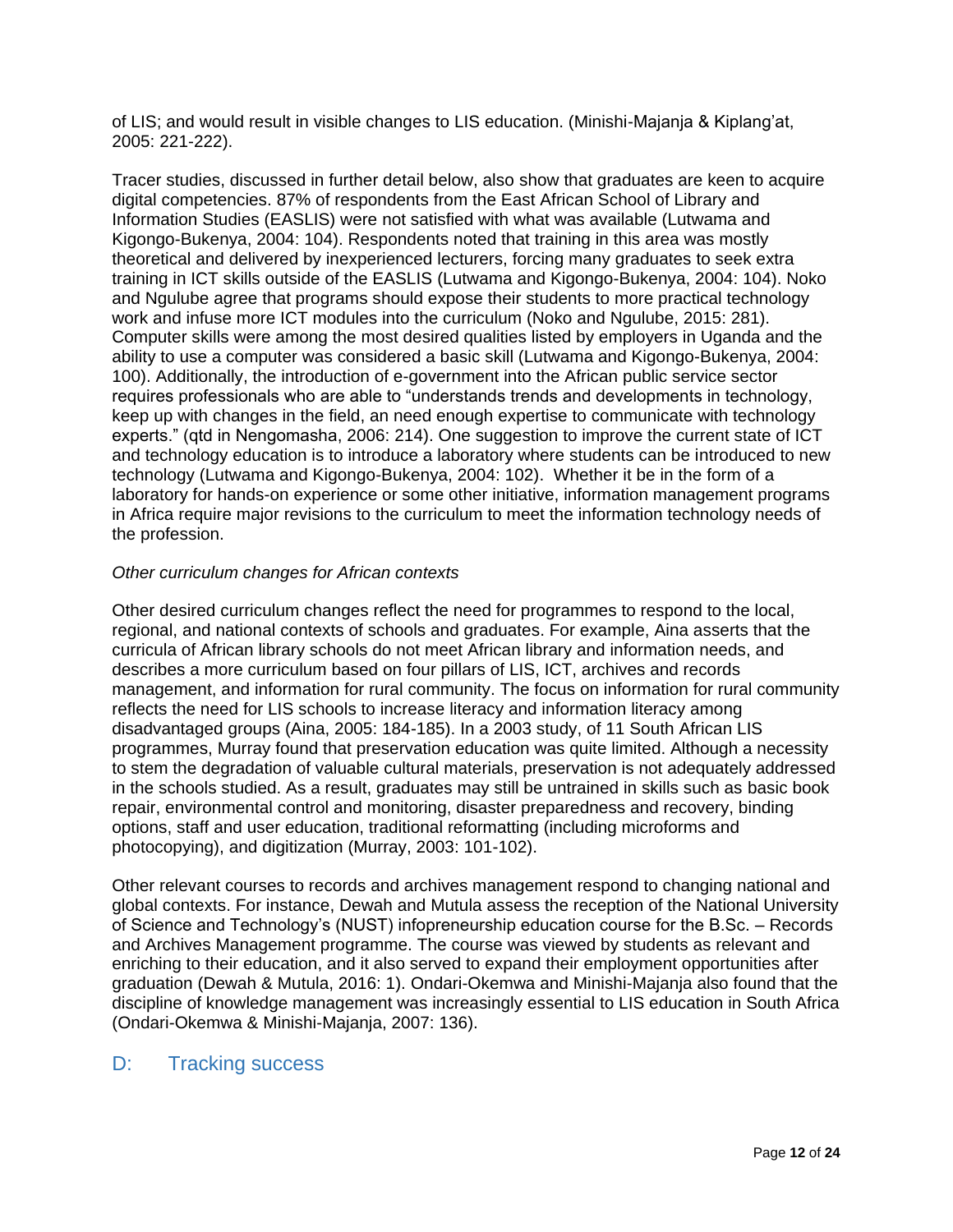#### D. 1 Tracer studies

A collection of 'tracer studies' describes the success or failure of education programs to meet the needs of students, institutions, and employers. A tracer study is an empirical study for the evaluation of an institutions education and training program. The feedback provided by such analysis allows educational institutions to validate their educational programs against the labour market; expose pitfalls in the program; create a network for alumni; raise awareness on needed skills, knowledge and attitudes; determine the perception of the program by graduates; assess career outcomes; plan future activities; review and revise curricula.

These surveys aim to assess the career paths of graduates of the indicated programmes, and they generally include such concerns as the relevance of the curricula to current positions, difficulties in finding employment, nature of employment, and an assessment of where, when, and how graduates found employment.

As previously mentioned, there are comparatively few tracer studies that address the graduates of archives and records management programmes. Because LIS programmes often include archives and records management content in the absence of dedicated ARM programmes, the present study has expanded its scope to take these into account. The following table describes the cited tracer studies, and their countries and universities of origin.

| Author(s)                                    | <b>Country</b>  | <b>University</b>                                                                          | <b>Year tracer</b><br>study was<br>published | <b>Subject areas</b><br>covered                                     |
|----------------------------------------------|-----------------|--------------------------------------------------------------------------------------------|----------------------------------------------|---------------------------------------------------------------------|
| Aina, L.O. &<br>Moahi, K.                    | <b>Botswana</b> | University of<br><b>Botswana</b>                                                           | 1999                                         | Department of<br>Library and<br>Information<br><b>Studies</b>       |
| Kigongo-<br>Bukenya, I.M.N.<br>& Lutwama, E. | Uganda          | Makerere<br>University: East<br>African School of<br>Library and<br>Information<br>Science | 2004                                         | School of Library<br>and Information<br>Science                     |
| Nengomasha,<br>C. & Chiware,<br>E.R.         | Namibia         | University of<br>Namibia                                                                   | 2009                                         | Department of<br>Information and<br>Communication<br><b>Studies</b> |
| Shongwe, M. &<br>Ocholla, D.N.               | South Africa    | University of<br>Zululand                                                                  | 2011                                         | Department of<br>Library and<br>Information<br><b>Studies</b>       |
| Hikwa, L. &<br>Mugwisi, T.                   | Zimbabwe        | National<br>University of<br>Science and<br>Technology                                     | 2015                                         | <b>MSc in Library</b><br>and Information<br>Science                 |
| Noko, P. &<br>Ngulube, P.                    | Zimbabwe        | National<br>University of<br>Science and<br>Technology                                     | 2015                                         | Department of<br>Records and<br>Archives<br>Management              |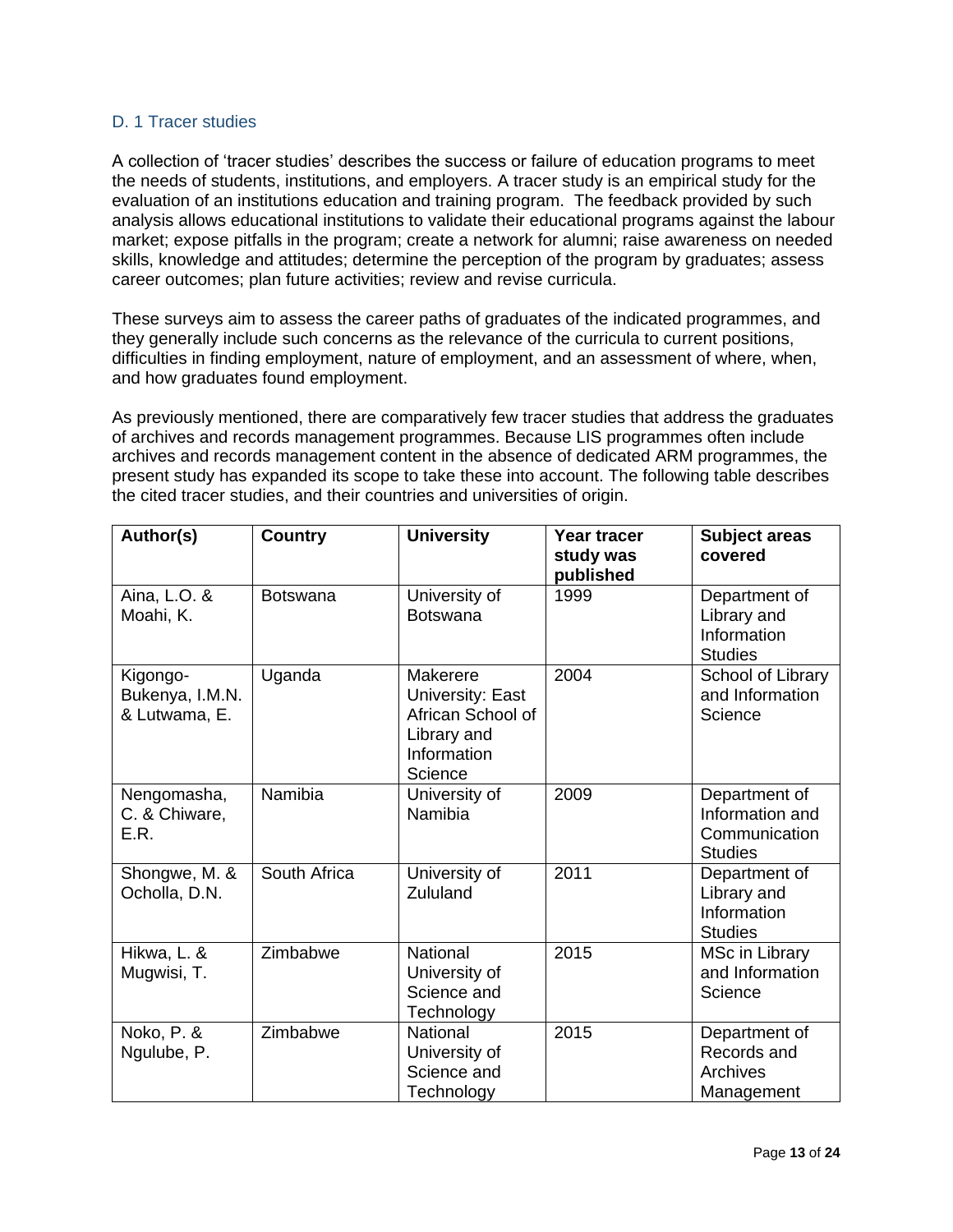#### D. 2: Employment areas for graduates

One of the primary goals of the tracer studies consulted in this literature review was to deduce where students were able to secure employment after graduation.

Overwhelmingly, the public sector (including academic institutions) has been a major recipient of graduates from library and information studies (LIS), ARM, and other information programmes. In Botswana, a tracer study of the University of Botswana's Department of Library and Information Studies programme showed that only 7.8% of respondents had worked in nonpublic sector institutions. Graduates from the Botswana Library School generally worked in national libraries or university libraries (Aina and Moahi, 1999). Similarly, the majority of East African School of Library and Information Studies students were employed in academic institutions and in government organizations (Lutwama and Kigongo-Bukenya, 2004: 103). Graduates from the National University of Science and Technology's MSc-LIS programme in Zimbabwe were predominantly employed in academic institutions after graduation (Hikwa & Mugwisi, 2015: 177). Graduates from the University of Zululand were primarily employed in the public sector, mainly in national, provincial, and municipal libraries (Shongwe and Ocholla, 2011). Generally, most graduates had secured full-time employment in their field. Most were doing library work and were involved in tasks like collection development, shelving, management and supervision, cataloguing and classification, reference work, circulation, interlibrary loans and training of users.

It should be acknowledged that the tracer study conducted by Noko and Ngulube is the only study that traces archives and records management programme graduates specifically. All other tracer studies survey library program graduates, which may or may not offer some form of archives and records management training. Graduates from this programme were mostly employed in parastatals (public sector) and the private sector, with the NGO sector employing the fewest number of graduates (Noko and Ngulube, 2015: 277). For ARM graduates, options such as records consultancy services for the private sector have emerged, but have not yet reached their potential. (Dewah, 2016: 8).

#### D. 3 Skills and competencies

The tracer studies consulted show that a few themes can be discerned across many programs: in particular, the need for increased training in information technologies and specializations, and better balance between practical and theoretical training. In a study of graduates from the University of Botswana's DLIS programme, the authors found that a majority of respondents would have preferred to gain skills and competencies beyond the traditional offerings, such as: business management; research; publishing; financial management; specialized IT applications; general management; knowledge management; legal information; media; and procurement management. (Wamukoya, Zulu & Kalusopa, 2013: 63). The authors recommended that DLIS should incorporate these skills and competencies through practical application tools and software in the related courses, such as preservation, records management, and so on.

The emphasis on management skills, media, and IT applications is echoed through other tracer studies. Respondents to the tracer study of MSc-LIS graduates from Zimbabwe's National University of Science and Technology cited poor support for IT skills development during their education, and highlighted the need for the programme to be responsive to technological and industry change (Hikwa & Mugwisi, 2015: 181). A tracer study of University of Namibia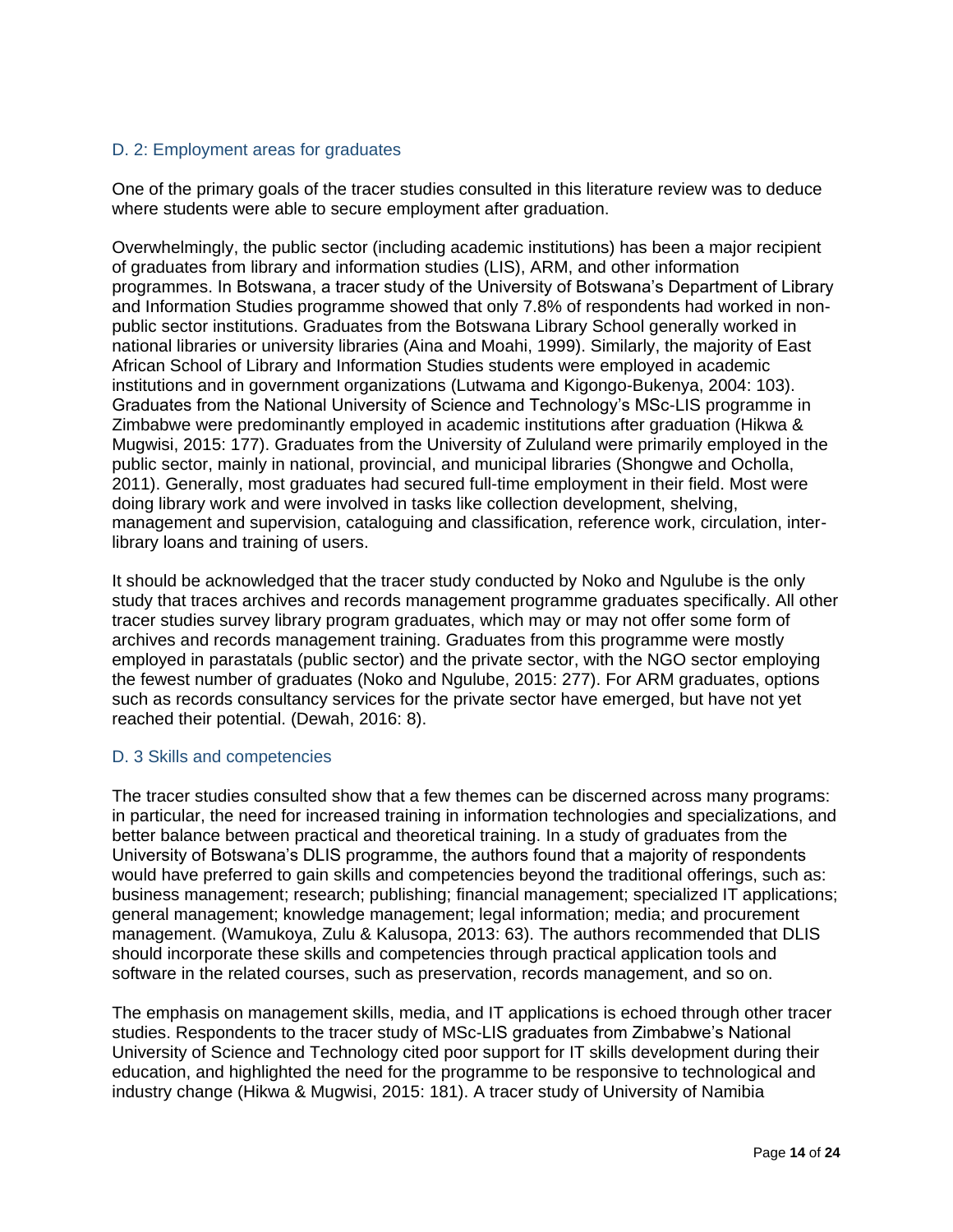graduates showed that limited technology education was a main point of contention (Nengomasha & Chiware, 2009: 9). Graduates of Zimbabwe's National University of Science and Technology echoed the same desire for more training in information technology, and noted further deficiencies in 'industrial attachment' and exposure to practical training (Noko & Ngulube, 2015: 270). In a study of EASLIS graduates, respondents suggested that the program incorporate more management skills, practical training and opportunities for specialization (Kigongo-Bukenya & Lutwama, 2004: 106).

In their study of archivists and directors of the East and Southern Africa Regional Branch of the ICA, Saurombe and Ngulube also found that education in public programming should be expanded. They found that archives need to extend access to under-served groups by increasing their visibility and accessibility in the societies they serve, but a lack of skills and training may negatively affect public programming outcomes. (Saurombe & Ngulube, 2016: 37). The ESARBICA member archivists, directors, and ESARBICA Executive Board members who responded to the study had a variety of training and experience in public programming, but it was significantly limited in archival curricula and in institutional budgeting (Saurombe & Ngulube, 2016: 38).

#### D. 4 Professional engagement

A common theme throughout archival literature, both specific to Africa and internationally, is that the profession struggles with a sense of identity. Generally, it seems that professional associations are a substantial part of the solution to this problem. In 2005, the only professional association available to information professionals in Namibia, the Namibian Information Workers Association (NIWA), was dominated by librarians (Nengomasha, 2006: 205). In North America, archivists and records managers have their own separate professional associations, such as the Association of Canadian Archivists (ACA) and the Association of Records Managers and Administrators (ARMA). At this time, this is not possible in Namibia because archives and records management do not exist as two distinct professions, as professionals often provide both archival and records management services to their employer (Nengomasha, 2006: 205). While separate professional associations for archivists and records managers may not be possible at this time, a records specific professional association would be a major support resource by providing guidance on archives and records management issues in addition to establishing a professional identity.

Another step to establishing a professional identity is by defining educational and professional standards. Professional associations are often responsible for regulating or monitoring education programs (Anderson, 2015: 43). Clear education and training standards would help to establish a professional identity and also help "both students and employers to know exactly what they were getting from a program." (Bower, 1977: 8). The Higher Education Qualifications Framework (HEQF, discussed above in Section C) provides an opportunity for standardized qualifications to establish understandings between educators, students, and professionals in national contexts and across borders (Minishi-Majanja, 2009: 157).

In a study of the Kenya Association of Records Managers and Archivists (KARMA), Ambira shows that professional engagement is essential to ensure the ongoing development of archives and records management. The article describes KARMA, formed in 2010 in response to concerns about the profession's perceived underdevelopment and lack of engagement in information management and good governance in Kenya. The association intends to work with stakeholders toward records management and archives education, curriculum development, and training. They also hope to implement quality assurance for records management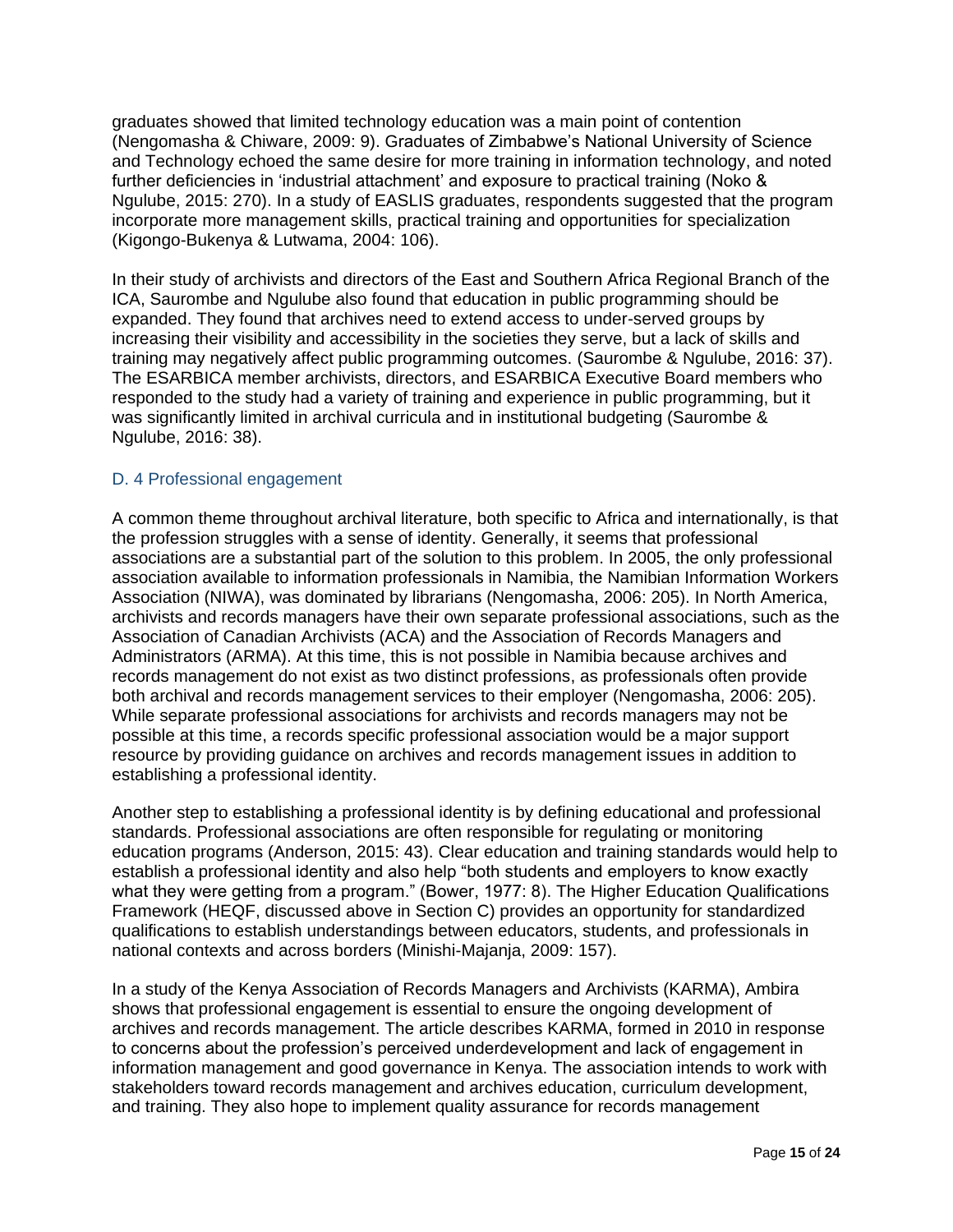consultants, in order to stem the flow of ill-advised and ill-managed undertaken by those without any professional training. (Ambira, 2012: 118-119). The literature suggests that countries without a functional professional association should form one and that current professional associations should become more involved in education through the establishment or standards accreditation systems.

# E: Global comparisons

#### E. 1: Knowledge sharing and lessons from other regions

Knowledge sharing between countries with similar and differing records needs may also be part of the solution to archives and records management deficiencies in African countries. McDonald urges that the International Council on Archives (ICA) and the International Records Management Trust (IRMT) may assist in 'building the bridges' between developed and developing nations, allowing for the sharing of experience, transfer of expertise, and capacity building (McDonald, 2014: 241-242).

For example, African countries may perhaps look to New Zealand for advice on how to establish graduate programs in the area of archives and records management. Chawner and Oliver note that developing academic programs in an isolated country like New Zealand can be difficult and in this case, professional associations took the lead in establishing the need for formal programs (Chawner and Oliver, 2015: 64). Lack of consensus between records managers and archivists resulted in significant delays for programs to be established and limited demand for qualifications in this area meant that early initiatives failed to attract enough students. Based on this study, a graduate qualification is indeed possible over time, but will take extensive commitment from the parties involved.

In a study on the development of education in library, archives, and information services in Iraq up to 2002, Johnson attempted to draw some conclusions that may inform the process for developing and established countries. He identified several factors that positively affected the establishment of LIS education, such as: state funding commitments to the development of public services; expansion of the higher education system; financial support allowing national students to gain skills and experience abroad; contributions of foreign resident consultants in the development of programmes; early and increasing participation of national educators; and the contributions of individuals in advocating for developments in LIS and LIS education (Johnson, 2016: 9).

Further, a tracer study of archival graduates in the United States shows that American schools have suffered from many of the same problems that face African programmes and graduates. For example, respondents noted issues with a lack of qualified instructors and balance between theory and practical training. (Bower, 1977: 24). Although regional and national contexts are quite different, McDonald argues that sharing this knowledge through international professional associations would contribute positively to the development of the profession in developing countries.

Higgins and Bunn show that international collaboration is increasing and appears to have had positive effects on archives and records management field. They describe collaboration in the field by focusing on digital curation training at two of the universities at which ARA accredited courses currently run: University College London (UCL) and Aberystwyth University. In attempts to become more "digitally aware," UCL implemented the pilot project entitled DiSARM: Digital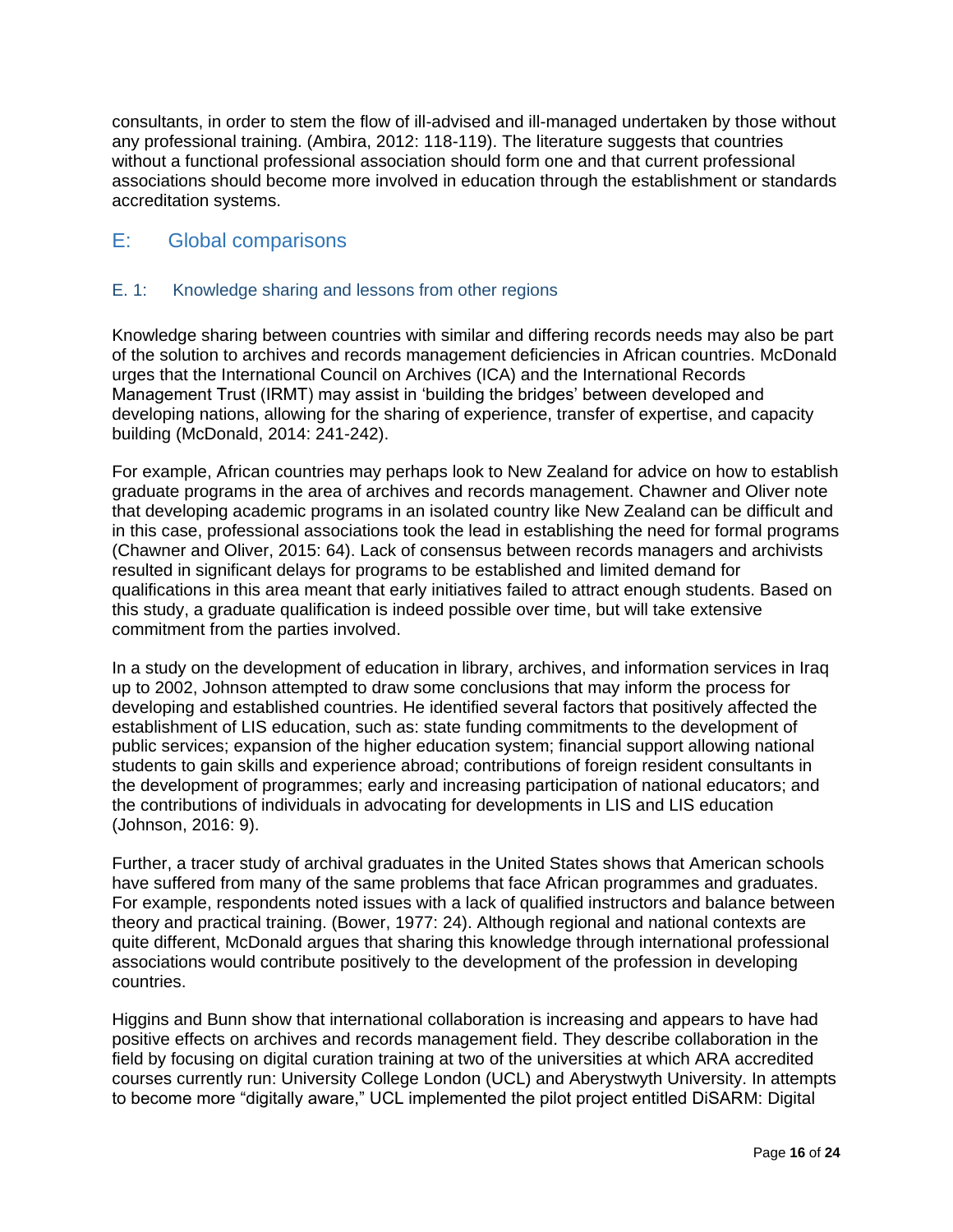Scenarios in Archives and Records Management, in which students develop documentation for accessioning born digital material. UCL noted that by placing digital curation within its own module, it will have a space of its own to develop in while still being a part of broader archival practice (Higgins and Bunn, 2013). UCL also began seeing digital curation as an international practice and has collaborated with Simmons College, Boston and Mid-Sweden University to create a Digital Curriculum Laboratory for partners to share. Aberystwyth University developed the distance-learning International Archives, Records and Information Management degree in 2011 as a response to demand from overseas students. The flexibility of this degree allows students to specialize in digital curation. There are also plans to develop an MsC in Digital Curation. The paper shows that there are serious steps being taken by the archives and records management profession in the UK to address the need for digital curation training for the profession. International collaboration allows professionals to learn from each other and make the profession more advanced and well-rounded.

#### E. 2: International curricula

Another possible solution to some of the issues in archives and records management education, not only in Africa, but all over the world, has emerged in the form of an international curriculum. Anderson, Bastian and Flinn operate under an idea presented by Maria Guercio, that the "new competencies required for managing records and data were not confined to any one nation…but spanned the world." (qtd in Anderson, Bastian and Flinn, 2014: 2) The researchers argue that there is a need for both universality and specificity in archival education and that archivists must learn to work between two paths, "one documenting the culturally and nationally specific, the other operating within a universal technological environment where records and data are created across cultures and nations, time and space." (Anderson, Bastian and Flinn, 2014: 2) The researchers also acknowledge that literature from developing countries indicates that they perhaps need to establish archival education directly specific to their own local needs and that some have expressed concern over losing cultural specificity if an international curriculum were to be introduced to the archival field.

The researchers approached this idea in three stages. First, they identified common archival core content in their own three universities and documented the development of each program over time to describe the history and influences that contributed to the current content of the three programs. The second approach involved a survey given out at the 2013 ICA/SAE conference to collect the views of archival educators on the possibilities and the barriers to developing and sharing courses internationally. Through the questionnaire, the authors were able to discern that an international curriculum would need to include traditional activities such as appraisal, arrangement and description, records management, preservation, reference, outreach and electronic record-keeping. The idea of a common marketplace and educational space potentially delivered online was well received by respondents. The third approach to this study involves a description of the collaboratively designed and delivered course "The Recordkeeping World; International Perspectives on Archives and Records." This online course demonstrates that international collaborative courses in archival education are not only a possibility, but a reality, and aims to prepare students for working in an increasingly digital and global environment. The authors acknowledge that while there are many benefits to an international archival education program, some areas will always require national or cultural focus and that programs may differ in some areas.

Other international curricula, such as the Swedish International Development Cooperation Agency (SIDA)'s Records Management in Service of Democracy (RMSD) programme, attempt to increase the records management capacity of participants in developing countries. Justrell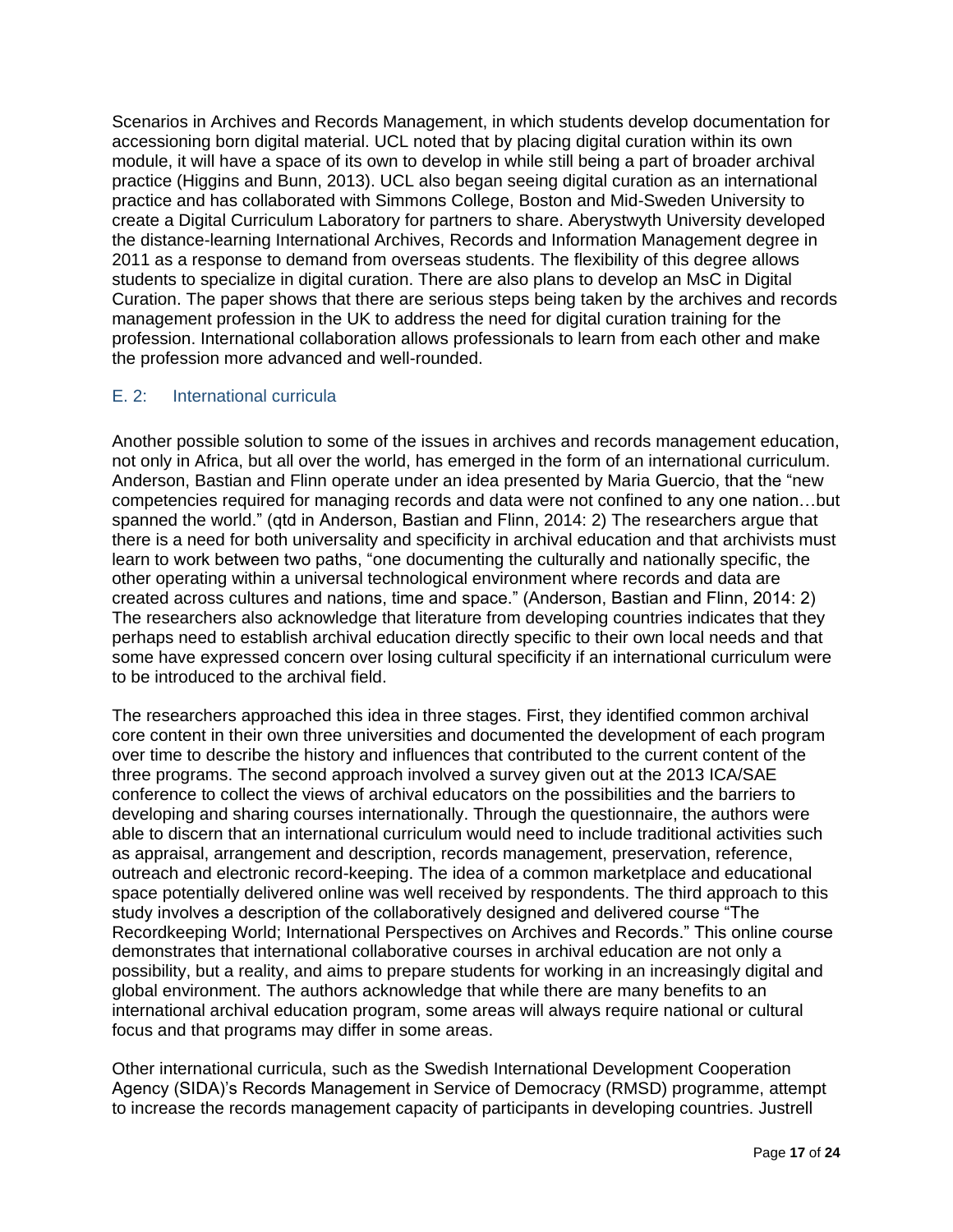describes the RMSD programme and its 2006 focus on southern and eastern Africa, including course work and project work in the participants' home countries and organizations. The author considers this programme successful, describing the increased competencies, professional affiliation and knowledge sharing between professionals; initiation and completion of RM projects in home organizations; and initiation of new regulations aimed at transparency and accountability for public records on local and national levels (Justrell, 2007: 35).

## F: Conclusion

This literature review reaffirms how important it is to consider Africa's complex sociopolitical history when discussing the continent. The authors note that there is great depth and variance between each country and it would be a gross oversimplification to generalize conclusions for a continent of 54 countries and over a billion people.

This literature review aims to rectify the severe gap in research in the area of archives and records management education in Africa. Though literature in this area is indeed limited, consulting the resources above has offered an insightful look at the current archives and records management education situation in Africa. Current research in the area is far from adequate and this document is by no means a full solution to this problem. Lamentably, the majority of tracer studies included in this literature review survey Library and Information Science programs, reflecting the notable absence of data from archival and records management programs. However, this review has surveyed the information available and hopes to draw attention to the severe need for more research into archives and records management education in Africa.

The existing literature, though limited, provided useful data on a variety of issues. We have learned that there are several different information studies programs in Africa that vary significantly between countries. Programs range from certificates and diplomas to degrees at both the bachelors and masters levels. Some programs stand on their own while others exist in history departments or library schools. As a result, there is very little standardization between programs, which seemed to cause difficulties for both students and employers.

A major theme that appeared in nearly every source consulted was the ratio of theory to practical training in program curricula. While archival experts were repeatedly cited stressing the importance of a theoretical based archives and records management education, preferably at the graduate level, students were against this model. Tracer study respondents overwhelmingly favoured a more practical approach to education and frequently commented that there was too much theory and not enough practical work in their programs. After consulting extensive literature in this area, it seems that the preferred method of records education, models used in the North America and Europe, may not be appropriate for the field in Africa. The archives and records management field in Africa certainly requires change, but forcing the values of other cultures onto the African records scene is not a worthwhile endeavor.

Other issues that regularly appeared in the literature were a need for more technology and specialization in African curricula. Computer skills are incredibly important to employers and with the increasing presence of electronic records and e-government, graduates of information programs need to be able to confidently and competently navigate the digital realm.

The literature presented potential solutions to some of the major issues dominating the records environment in Africa. Professional associations should be formed and encouraged to take a more active role in records education in Africa. Additionally, some researchers have proposed the idea of an international archives and records management curriculum. Such a program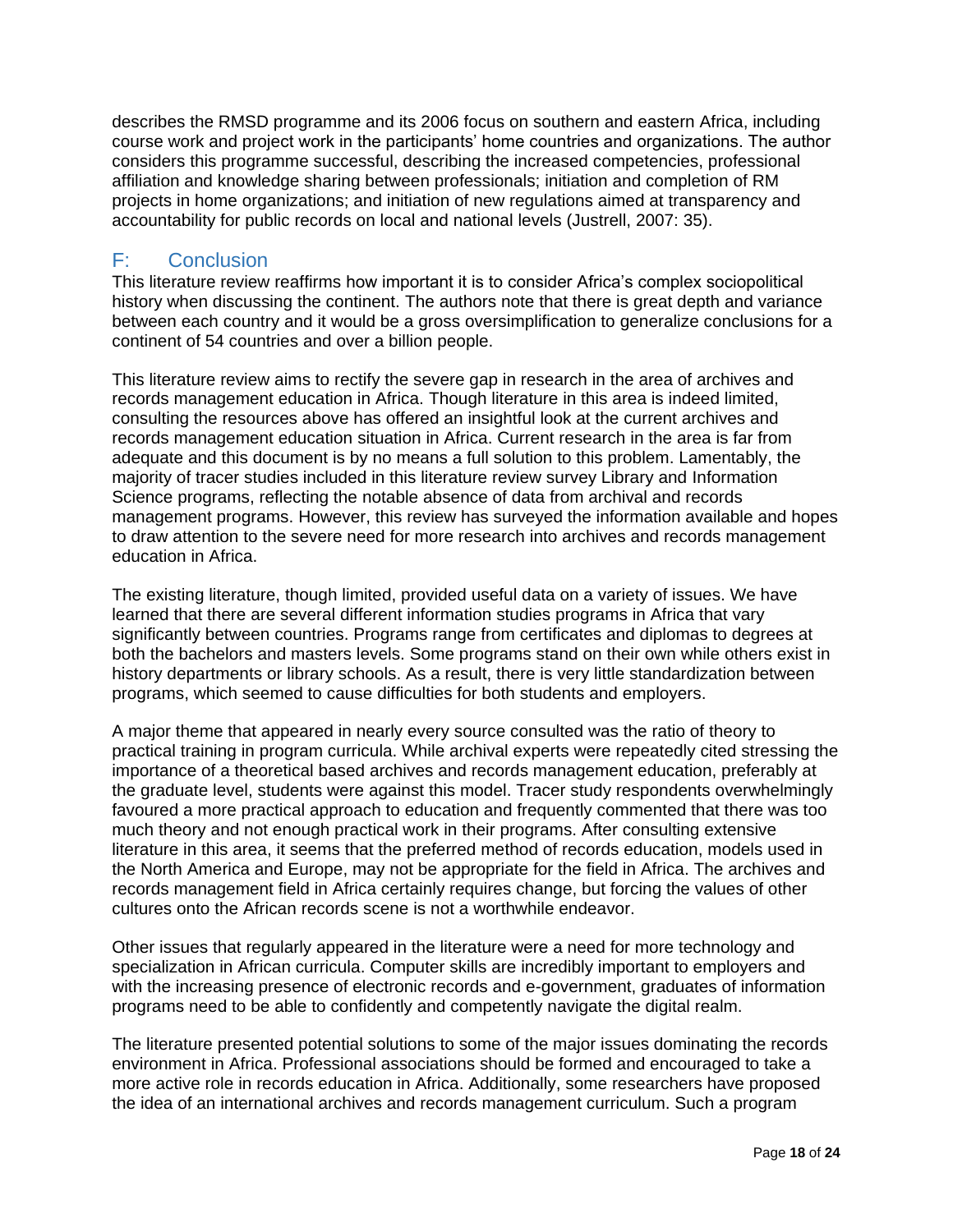would have to have just the right amount of cultural specificity, but could potentially regulate the records field across the world.

Many of the issues brought forth by the literature review are not exclusive to the situation in Africa. Limited sense of professional identity, debates on theory versus practical training and lack of standardization across certifications are issues that the archives and records management field faces across the world. In response to this, international collaboration has emerged as a proactive approach that allows records professionals to share knowledge and learn from each other. While the records environment in Africa could certainly benefit from assistance from more established records programs in other counties, Africa also has a lot of offer and would be a good addition to international partnerships into the future.

While the literature review has provided valuable information on the archives and records management education environment in Africa, there are still far more questions than answers. Much of the research available is severely out of date and requires follow up and further research. One thing we can definitively say based on this literature review is that there is a major deficit in research of archives and records management education in Africa and more research is warranted in this area.

## **Bibliography**

- Aina, L.O. 2005, "Towards an ideal library and information studies curriculum for Africa: Some preliminary thoughts", *Education for Information,* vol. 23, pp. 165-185.
- Aina, L.O. 1994, "The Characteristics of Anglophone Library and Information Science Educators in Africa", *Journal of Education for Library and Information Science,* vol. 35, no. 2, pp. 98- 108.
- Aina, L.O. & Moahi, K. (1999). "Tracer Study of the Botswana Library School Graduates", *Education for Information,* vol. 17, no. 3, pp. 215-244.
- Ambira, C. (2012). "Creating professional unity for records managers and archivists: the experience of the Kenya Association of Records Managers and Archivists." *Comma* 2012, no.1, pp. 117-122.
- Anderson, K. (2015). "Archival Education" in *Encyclopedia of archival science*, eds. L. Duranti, P.C. Franks & Ebooks Corporation, Rowman & Littlefield, Lanham, pp. 42-46.
- Anderson, Karen, Bastian, Jeannettee A., & Flinn, Andrew. (2013). "Mapping International Core Archives Curriculum." In *Innovation and Engagement in Archival Education: 3rd Asia Pacific Conference on Archival Education*. Beijing 2013. International Council on Archives, Section for Archival Education and Training.
- Bakare, A.A. & Issa, A.O. 2016, "An Assessment of Records Management Practice in Selected Local Government Councils in Ogun State, Nigeria", *Journal of Information Science Theory and Practice,* vol. 4, no. 1, pp. 49-64.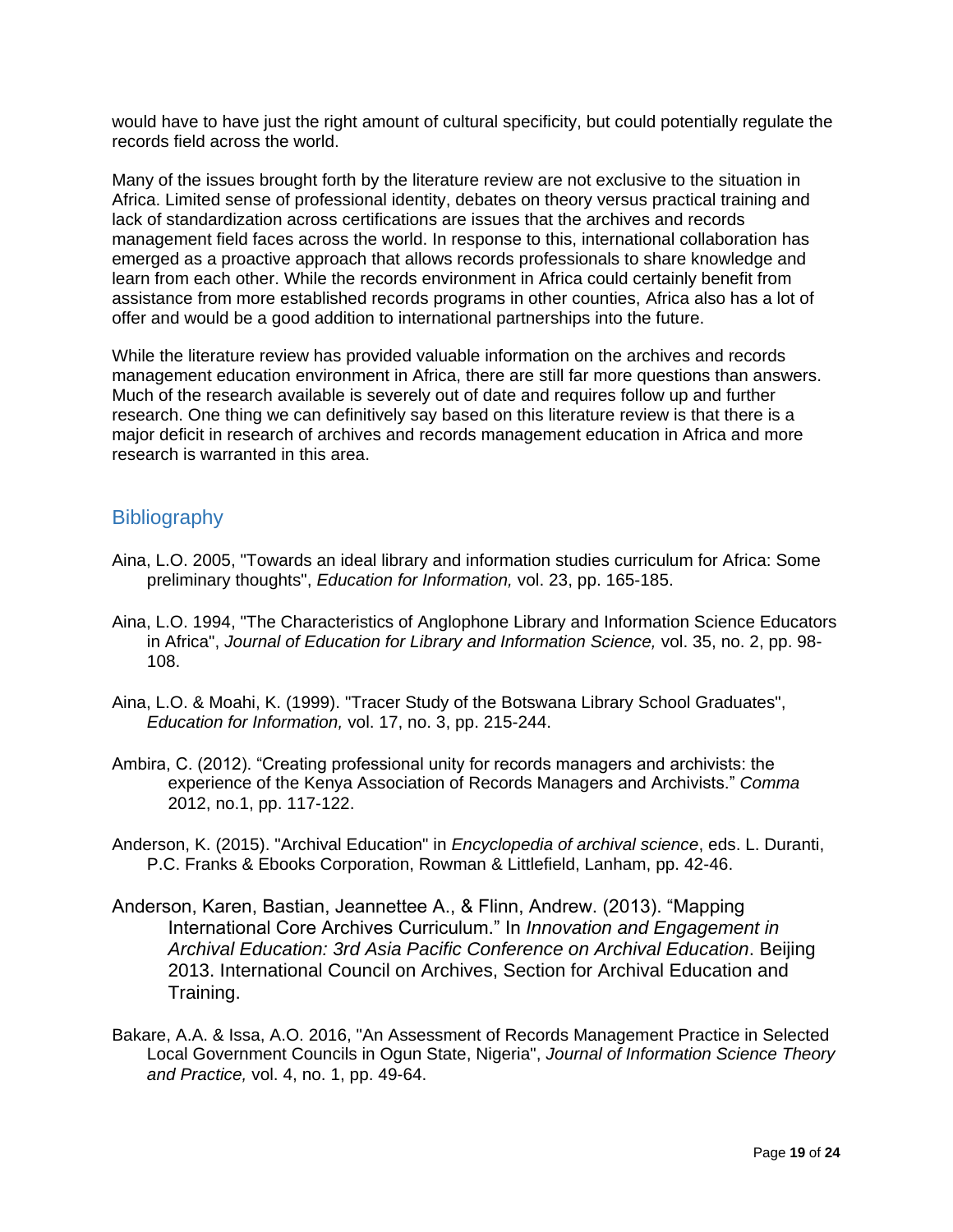- Bower, A.S. (1977). "*Whence and Whither: A Survey of Archival Education*", *Georgia Archive,*  vol. 52, no. 2, pp. 6-24.
- Chawner, B. & Oliver, G. (2012). "Keeping Current: The Evolution of Postgraduate Library and Information Studies Education in New Zealand" in *Library and Information Science Trends and Research: Asia-Oceania,* Emerald Group Publishing Limited, pp. 47-67.
- Cox, R. J. (2015). "Graduate Archival Education in the United States; A Personal Reflection About Its Past and Future", *Journal of Contemporary Archival Studies*, vol. 2, no. 1, article 3.
- Dewah, P. (2016). "Records management consultancy service in Zimbabwe: The consultants' view." *Journal of Librarianship and Information Science*, 2016, pp. 1-9.
- Dewah, P. & Mutula, S. 2016, "Students' perceptions of the infopreneurship education in the Department of Records and Archives Management at the National University of Science and Technology", *South African Journal of Information Management,* vol. 18, no. 1, pp. 1-8.
- Duranti, L. (2000). "The Society of American Archivists and Graduate Archival Education: A Sneak Preview of Future Directions." *American Archivist,* vol. 63, no. 2, pp. 237-242.
- Garaba, F. (2015) "Dodos in the archives: rebranding the archival profession to meet the challenges of the twenty-first century within ESARBICA." *Archives and Records* vol. 36, no.2, pp. 216-225.
- Gilliland-Swetland, A. J. (1998). "Graduate Archival Education and the Professional Market: Perspectives on Data and Data Gathering." *Archival Issues,* vol. 23, no. 2, pp. 91-115.
- Higgins, Sarah, & Bunn, Jenny. (2013). "Mainstreaming Digital Curation An Overview of Activity in the UK Archives and Records Management Profession."in *DigCurV 2013: Framing the Digital Curation Curriculum: Proceedings of the Framing the Digital Curation Curriculum Conferenc*e, Florence, Italy, 6-7 May, 2013.
- Hikwa, L. & Mugwisi, T. (2015). "A Tracer Study of Master of Science in Library and Information Science Graduates from the National University of Science and Technology, Bulawayo, Zimbabwe." *African Journal of Library, Archival and Information Science,* vol. 25, no. 2, pp. 173-183.
- Jain, P. & Jorosi, B.N. (2015). "LIS education in Botswana: A case of DLIS at the University of Botswana." Paper presented at: IFLA WLIC 2015 - Cape Town, South Africa in Session 196 - LIS Education in Developing Countries SIG.
- Jimerson, R.C. (2010). "From the Pacific Northwest to the Global Information Society: The Changing Nature of Archival Education", *Journal of Western Archives,* vol. 1, no. 1, pp. 1- 22.
- Johnson, I.M. 2016, "International Assistance and National and Individual Contributions in the Development of Education for Library, Information and Archival Studies: Some Evidence from a Case Study", *Libri,* vol. 66, no. 1, pp. 3-12.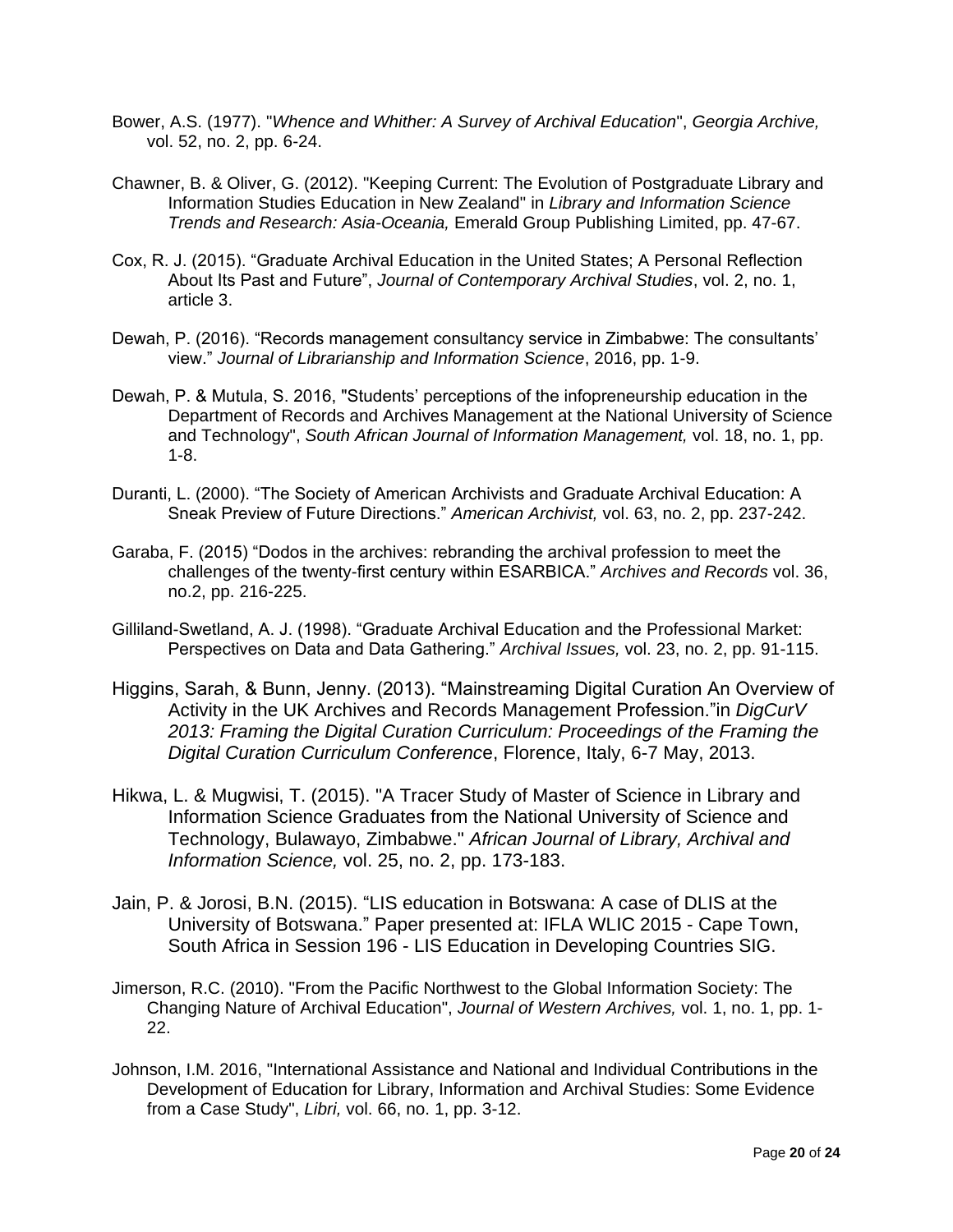- Justrell, B. 2007, "Archives A Prerequisite for Democracy: The Swedish National Archives Training Programme in Records Management for Developing Countries", *Swedish Missiological Themes,* vol. 95, no. 1, pp. 27-36.
- Katuu, S. (1999). "Appraisal of Electronic Records: The Path for African Archivists." *African Journal of Library*, *Archives & Information Science,* vol. 9, no. 1, pp. 69-74.
- Katuu, S. (2009). "Archives and Records Management Education and Training: what can Africa learn from Europe and North America?", *Information Development,* vol. 25, no. 2, pp. 133- 145.
- Katuu, S. (2015). "The development of archives and records management education and training in Africa - challenges and opportunities", *Archives and Manuscripts,* vol. 43, no. 2, pp. 96-24.
- Katuu, S. & Ngoepe, M. (2015). "Managing digital heritage an analysis of the education and training curriculum for Africa's archives and records professionals." *Digital Heritage*, IEEE, vol. 2., n.p.
- Kemoni, H. 2008, "Theoretical Framework and Literature Review in Graduate Records Management Research", *African Journal of Library, Archives and Information Science,* vol. 18, no. 2, pp. 103-117.
- Khayundi, F. (2011). "Existing records and archival programmes to the job market." *Journal of the South African Society of Archivists* vol. 44, pp. 62-73.
- Kigongo-Bukenya, I.M.N. & Lutwama, E. (2004). "A tracer study of the East African School of Library and Information Science graduates 1995-1999 working in Uganda", *South African Journal of Libraries and Information Science,* vol. 70, no. 2, pp. 99-109.
- Kirkwood, C. 1998, "Archival education and training: the needs of the National Archives", *South Africa Archives Journal,* vol. 40, pp. 118-121.
- Mazikana, P. (1998) "Records Management Training in Sub-Saharan Africa." *Records Management Journal,* vol. 8, no. 3, pp. 77-83.
- McDonald, J. (2014). "Enhancing Record-keeping Capacity in Developing Countries: Building the Bridges." In Lowry, James, and Wamukoya, Justus. *Integrity in Government through Records Management: Essays in Honour of Anne Thurston*. Farnham, GB: Routledge, 2014, pp. 237-242.
- Minishi-Majanja, M.K. 2009, "The Higher Education Qualifications Framework and the changing environment of LIS education and training in South Africa: some observations", *South African Journal of Libraries and Information Science,* vol. 75, no. 2, pp. 148-158.
- Minishi-Majanja, M.K. 2004, "Information and Communication Technologies in Library and Information Science Education in South Africa", *Mousaion,* vol. 22, no. 2, pp. 150-171.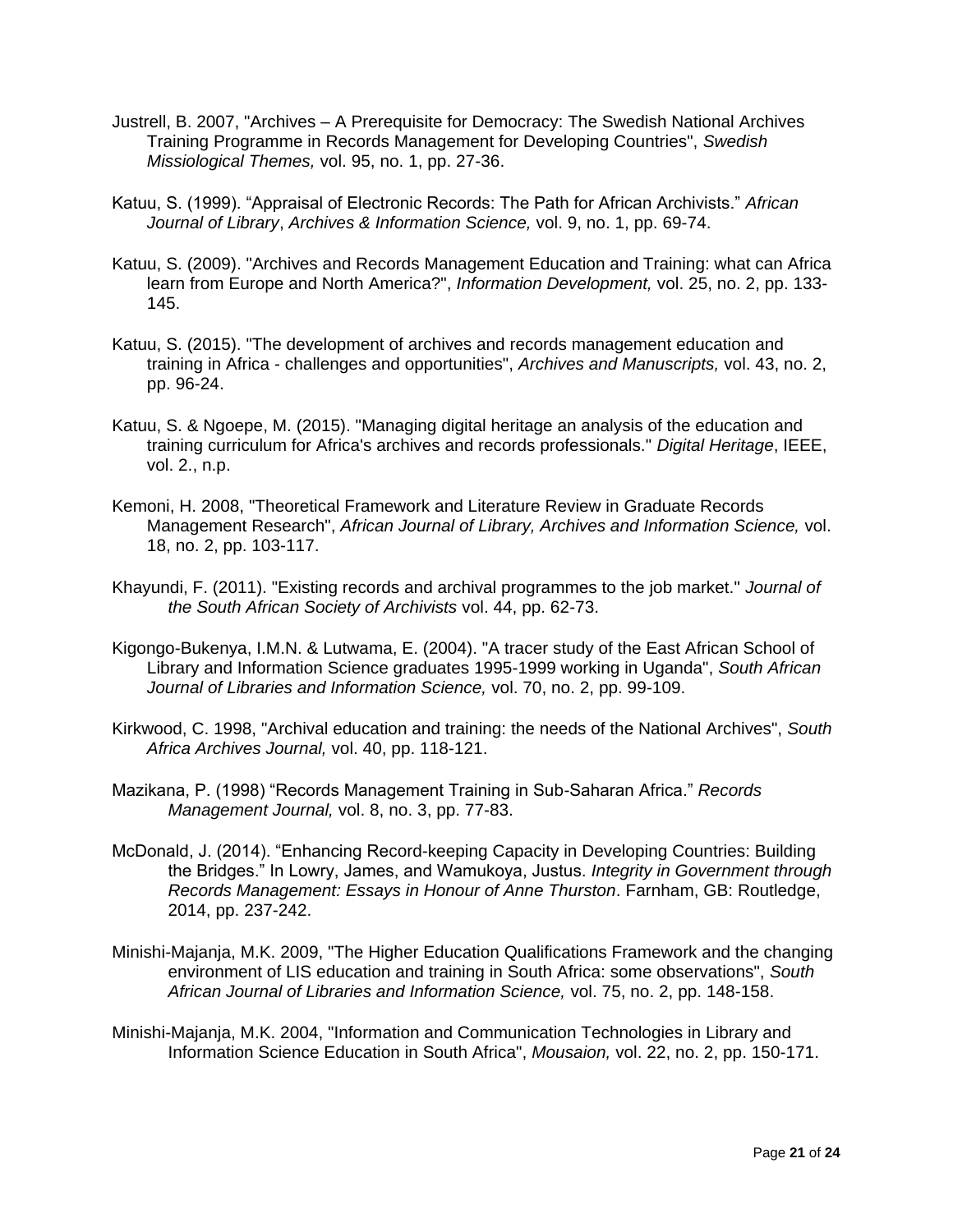- Minishi-Majanja, M.K. 2003, "Mapping and auditing information and communication technologies in library and information science in Africa: A review of the literature", *Education for Information,* vol. 21, pp. 159-179.
- Minishi-Majanja, M.K. & Kiplang'at, J. 2005, "The diffusion of innovations theory as a theoretical framework in Library and Information Science research", *South African Journal of Libraries and Information Science,* vol. 71, no. 3, pp. 211-224.
- Minishi-Majanja, M.K. & Ocholla, D. 2003, "Information and communication technologies in library and information science education in Kenya", *Education for Information,* vol. 21, pp. 243-262.
- Mnjama, N. (2014). "Anne Thurston and Record-Keeping Reform in Commonwealth Africa." In Lowry, James, and Wamukoya, Justus. *Integrity in Government through Records Management: Essays in Honour of Anne Thurston*. Farnham, GB: Routledge, 2014, pp. 13-24.
- Murray, K. 2006, "Preservation education in South African library and archive degree programmes", *South African Journal of Libraries and Information Science,* vol. 72, no. 2, pp. 98-107.
- Mutula, S.M., Wamukoya, J. and Zulu, S.F. (2005). "An Evaluation of Information Literacy Competencies Amongst Library and Information Science Students at the University of Botswana." *Journal of Interlibrary Loan, Document Delivery & Electronic Reserve* vol. 15, no. 3, pp. 77-93.
- Nengomasha, C.T. (2006). "Training for the archival profession in Namibia", *Archival Science,*  vol. 6, no. 2, pp. 205-218.
- Nengomasha, C. & Chiware, E.R. (2009). *Report on the Tracer Study of the Department of Information and Communication Studies 2000-2007*, University of Namibia, Windhoek, Namibia.
- Ngoepe, M., Maluleka, J. & Onyancha, O.B. 2015, "Trends, Patterns, Challenges and Types of Archival Research in Sub-Saharan Africa", *African Journal of Library, Archives & Information Science,* vol. 25, no. 2, pp. 145-159.
- Ngoepe, M., Maluleka, J. & Onyancha, O.B. 2014, "Research collaboration in the archives and records management field across and beyond universities in Africa: an informetric analysis", *Mousaion,* vol. 32, no. 3, pp. 119-135.
- Ngulube, P. 2001, "Guidelines and standards for records management education and training: a model for Anglophone Africa", *Records Management Journal,* vol. 11, no. 3, pp. 155-173.
- Noko, P. & Ngulube, P. (2015). "A vital feedback loop in educating and training archival professionals: a tracer study of records and archives management graduates in Zimbabwe", *Information Development,* vol. 31, no. 3, pp. 270-283.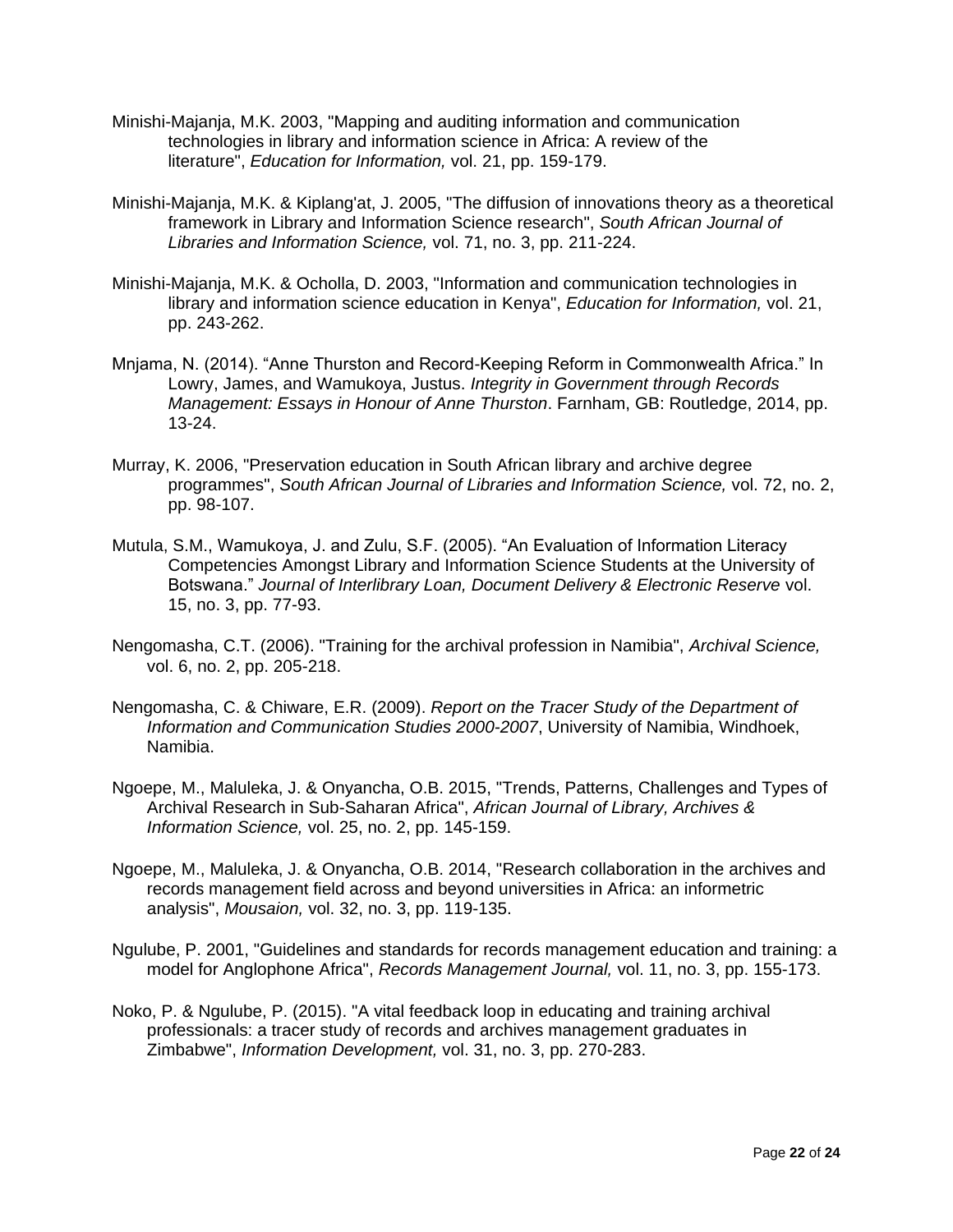- Ocholla, D. & Shongwe, M. "An analysis of the library and information science (LIS) job market in South Africa." *South African Journal of Libraries and Information Science,* vol. 79, no. 1, pp. 35-43.
- Okello-Obura, C. 2012, "Reforms at Makerere University in Uganda: implications for information science with a focus on records and archives management education in the digital era", *ESARBICA Journal,* vol. 31, pp. 83-98.
- Okello-Obura, C. (2009). "Positioning of Records and Archives Education in Uganda: An Analysis of the Trend", *ESARBICA Journal,* vol. 28, no. 1.
- Oliver, G. (2006). "Globalisation and education for the information management professions: Challenges for small countries." School of Communication & Information, Nanyang Technological University, pp. 105-110.
- Oliver, G. & Foscarini, F. (2015). "The value of international standards for records management: perspectives from education and training." *Archives and Manuscripts*, vol. 43, no. 3, pp. 181-193. DOI: 10.1080/01576895.2015.1084937.
- Ondari-Okemwa, E. & Minishi-Majanja, M.K. 2007, "Knowledge Management education in the departments of Library/Information Science in South Africa", *South African Journal of Libraries and Information Science,* vol. 73, no. 2, pp. 136-146.
- Raju, J. (2014). "Knowledge and skills for the digital era academic library." *The Journal of academic librarianship* vol. 40, no. 2, pp. 163-170.
- Raju, J. (2015). "LIS Education in the Digital Age for an African Agenda." *Library Trends,* vol. 64, no. 1, pp. 161-177.
- Raju, J. (2013). "The LIS School in the ICT Age: A Casualty, or a Catalyst for a Paradigm Shift?–The Case of South Africa." *Libri*, vol. 63, no. 3, pp. 250-258.
- Saleh, R. 1998, "Education and training for archivists in South Africa: Introduction", *South Africa Archives Journal,* vol. 40, pp. 102-104.
- Saurombe, N. & Ngulube, P. 2016, "Public Programming Skills of Archivists in Select National Memory Institutions in East and Southern Africa", *Mousaion,* vol. 34, no. 1, pp. 23-42.
- Shepherd, E. (2012) "An 'academic' dilemma: The tale of archives and records management", *Journal of Librarianship and Information Science,* vol. 44, no. 3, pp. 174-184.
- Shongwe, M. (2015). "The Information Technology Influence on LIS Job Descriptions in South Africa." *Information Technology for Development*, vol. 21, no. 2, pp. 196-204.
- Shongwe, M. & Ocholla, D.N. (2011). "A tracer study of LIS graduates at the University of Zululand, 2000-2009", *Mousaion,* vol. 29, no. 2, pp. 227-245.
- Theron, J.C. 1998, "Proposed education of archivists at the University of South Africa (UNISA)", *South Africa Archives Journal,* vol. 40, pp. 110-117.